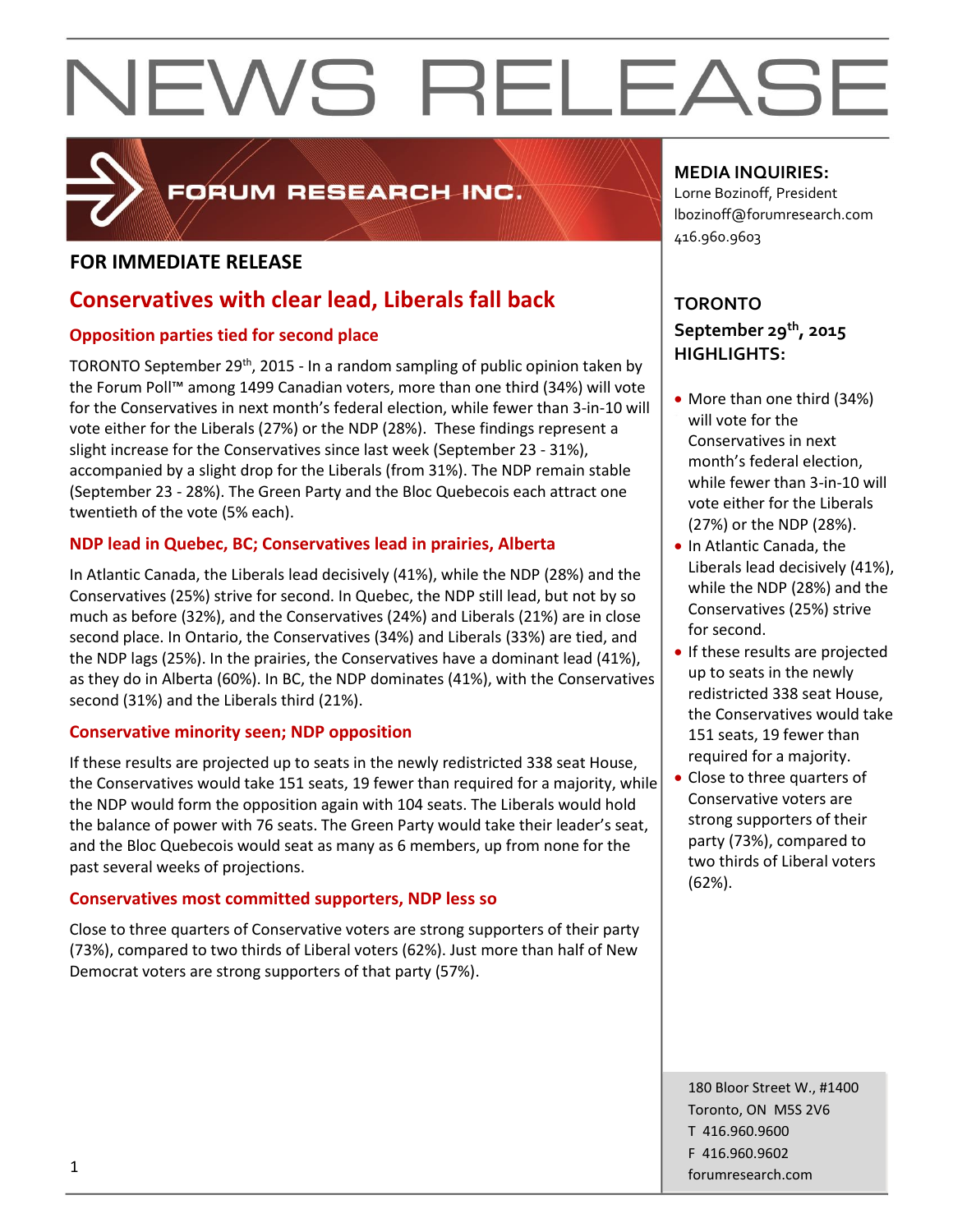

## FORUM RESEARCH INC.

### **Conservatives expected to win election**

More than one third of voters expect the Conservatives to win the election (36%), compared to just fewer than one quarter who expect either the Liberals or the NDP (24% each) to be victorious. One fifth of Liberal voters expect the Conservatives to win (20%), as do one tenth of New Democrats (12%), one fifth of whom also believe the Liberals will win (17%). Very few Conservatives believe another party will win.

## **Stephen Harper now seen as best PM**

After a period when Tom Mulcair led or was tied in the race for best Prime Minister, Stephen Harper now occupies that position alone (29%), while Mulcair is second (25%) and Justin Trudeau is third (22%).

## **Leader approvals steady; Mulcair with slight increase**

Stephen Harper has the approval of one third of voters (33%), and his net favourability is a very negative -28, and this hasn't changed since last week (32% approval

). Tom Mulcair has seen his approval increase from last week (46%) to this week (49%), and his net score is now a positive +16. Justin Trudeau's approval has not changed (46%), and his net is a less positive +7.

## **Two thirds oppose niqab at citizenship ceremonies**

Fully two thirds of Canadian voters disapprove of allowing fully veiled women to take the citizenship oath (64%), and this is especially common among the oldest (75%), males (67%), in Quebec (79%) and to a lesser extent, Alberta (69%), among Conservatives (84%) and among a majority of Liberals (57%), but among just a minority of New Democrats (44%). Francophones are more likely to oppose the idea (77%) than Anglophones (60%), as are the least educated (secondary school or less - 73%). One quarter approve allowing the niqab (26%), while one tenth have no opinion (10%). These results are stable since the last time we asked this question (March 17 - 67% oppose).

## **Close to one fifth with negative feelings towards Muslims**

Close to one fifth of Canadian voters admit to negative feelings about Muslim people (18%), and this is especially characteristic of the oldest (23%), Quebeckers (23%), prairie dwellers (26%), Conservative (29%) and Bloc (28%) voters, Francophones (25%), the least educated (26%) and, not surprisingly, those who oppose allowing the niqab in citizenship ceremonies (25%). Findings on this measure are stable since last spring (March 12 - 18% have negative feelings), but the proportion of Conservative voters with these feelings has declined (from 36%).

## **MEDIA INQUIRIES:**

Lorne Bozinoff, President lbozinoff@forumresearch.com 416.960.9603

## **TORONTO September 29th, 2015**

## **HIGHLIGHTS:**

- More than one third of voters expect the Conservatives to win the election (36%).
- After a period when Tom Mulcair led or was tied in the race for best Prime Minister, Stephen Harper now occupies that position (29%).
- Stephen Harper has the approval of one third of voters (33%), and his net favourability is a very negative -28.
- Fully two thirds of Canadian voters disapprove of allowing fully veiled women to take the citizenship oath (64%).
- Close to one fifth of Canadian voters admit to negative feelings about Muslim people (18%), and this is especially characteristic of the oldest (23%).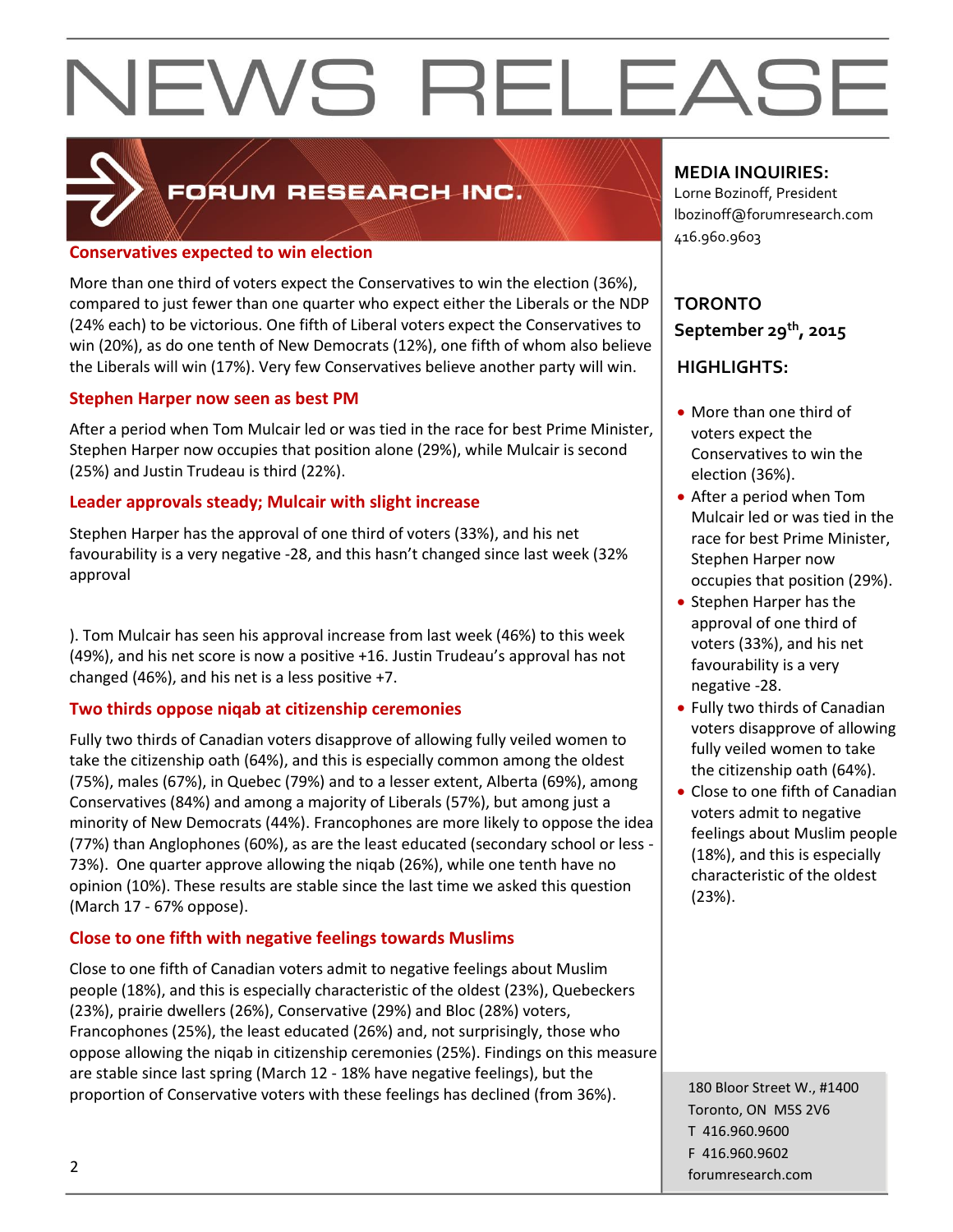

## FORUM RESEARCH INC.

## **Those who view Muslims negatively most likely to vote Conservative**

Among those who have a negative view of Muslims, fully one half will vote Conservative (52%), while just one fifth or fewer will vote Liberal 19%) or NDP (17%). Among those with positive feelings towards Muslims, just one quarter vote Conservative (25%) and 3-in-10 or more vote Liberal (30%) or NDP (35%).

## **Majority agree niqab oppresses women**

More than half of voters agree the niqab is oppressive to women (56%), and this has not changed significantly since March (57%). This view is especially common to younger groups (35 to 44 - 61%), mid income groups (\$40K to \$60K - 62%, \$80K to \$100K - 62%), in Quebec (69%), among Conservatives (65%), Francophones (70%), and among those with negative feelings towards Muslims (75%).

## **Very few think niqab should be election issue**

Fewer than one quarter of Canadian voters think the niqab should be an important issue in this election (22%) and this view is most characteristic of the oldest (25%), the less wealthy (\$20K to \$40K - 32%), in Quebec (31%), among Conservatives (34%) and, especially, Bloquistes (46%), among the least educated (31%) and among those with a negative view of Muslims (45%). Two thirds do not think the niqab should be an election issue (69%), and one tenth have no opinion (9%).

"It appears the Conservatives have scored a palpable hit with their hard line this past week on the niqab. It resonates clearly in Quebec, and has even enlivened the Bloc Quebeois from near electoral death. Apart from that, it also appeals to the Conservative core voter, older, male, lower to mid income and less educated," said Forum Research President, Dr. Lorne Bozinoff.

Lorne Bozinoff, Ph.D. is the president and founder of Forum Research. He can be reached at [lbozinoff@forumresearch.com](mailto:lbozinoff@forumresearch.com) or at (416) 960-9603.

## **MEDIA INQUIRIES:**

Lorne Bozinoff, President lbozinoff@forumresearch.com 416.960.9603

## **TORONTO September 29th, 2015**

## **HIGHLIGHTS:**

- Among those who have a negative view of Muslims, fully one half will vote Conservative (52%).
- More than half of voters agree the niqab is oppressive to women (56%), and this has not changed significantly since March (57%).
- Fewer than one quarter of Canadian voters think the niqab should be an important issue in this election (22%).
- "It appears the Conservatives" have scored a palpable hit with their hard line this past week on the niqab. It resonates clearly in Quebec, and has even enlivened the Bloc Quebeois from near electoral death. Apart from that, it also appeals to the Conservative core voter, older, male, lower income and education," said Forum Research President, Dr. Lorne Bozinoff.

180 Bloor Street W., #1400 Toronto, ON M5S 2V6 T 416.960.9600 F 416.960.9602 forumresearch.com and the set of the set of the set of the set of the set of the set of the set of the set of the set of the set of the set of the set of the set of the set of the set of the set of the set of the set of th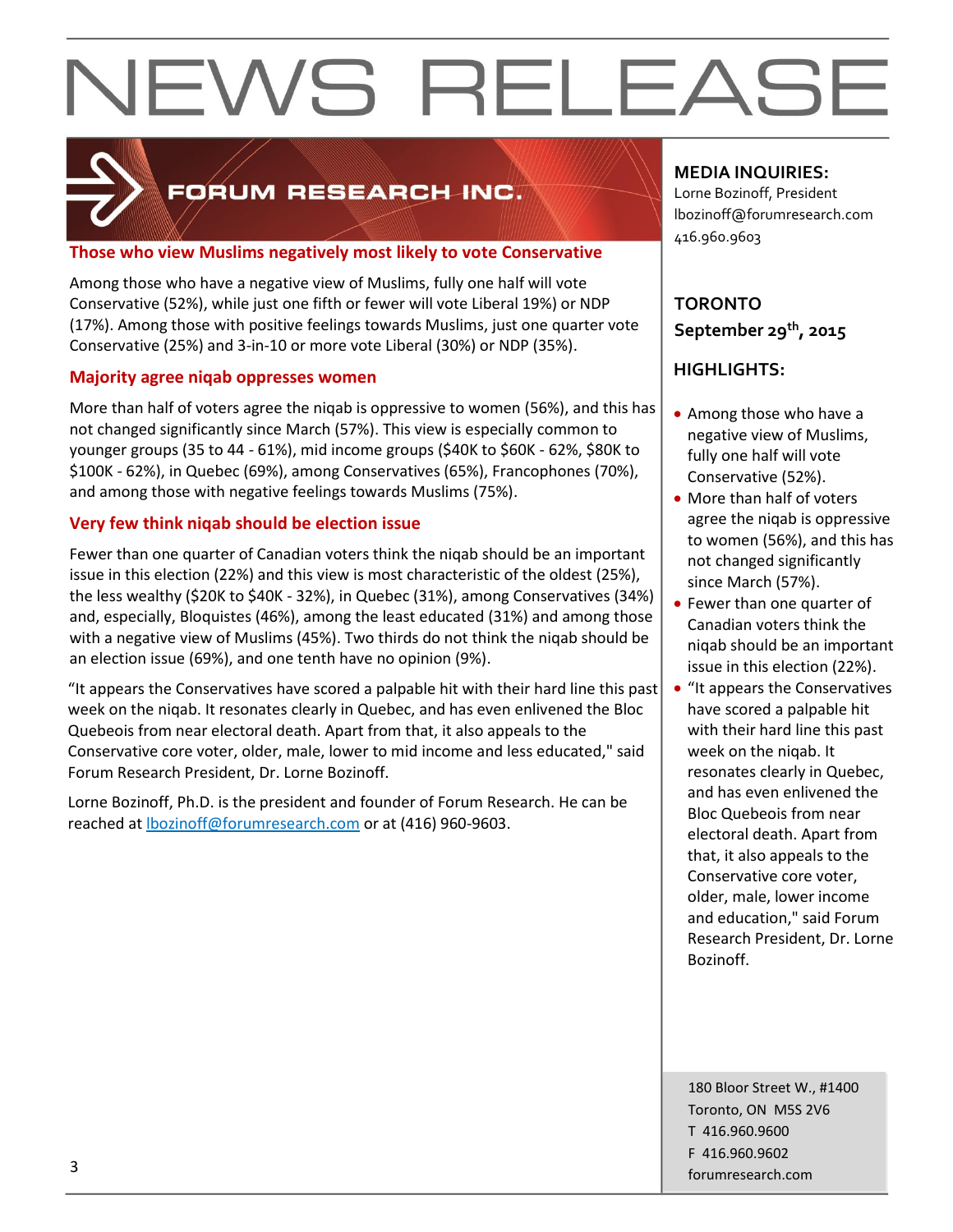## FORUM RESEARCH INC.

## **Methodology**

The Forum Poll™ was conducted by Forum Research with the results based on an interactive voice response telephone survey of 1499 randomly selected Canadians 18 years of age or older. The poll was conducted from September 28<sup>th</sup> to 29th, 2015**.**

Results based on the total sample are considered accurate +/- 3%, 19 times out of 20. Subsample results will be less accurate. Margins of error for subsample (such as age, gender) results are available at [www.forumresearch.com/samplestim.asp](http://www.forumresearch.com/samplestim.asp)

Where appropriate, the data has been statistically weighted by age, region, and other variables to ensure that the sample reflects the actual population according to the latest Census data.

This research is not necessarily predictive of future outcomes, but rather, captures opinion at one point in time. Electoral success is dependant on the parties' skill at getting out the vote. Forum Research conducted this poll as a public service and to demonstrate our survey research capabilities. Forum houses its poll results in the Data Library of the Department of Political Science at the University of Toronto.

With offices across Canada and around the world, 100% Canadian-owned Forum Research is one of the country's leading survey research firms. This Forum Poll™and other polls may be found at Forum's poll archive at [www.forumresearch.com/polls.asp](http://www.forumresearch.com/polls.asp)

## *Niqab During Citizenship Ceremonies – Trending*

| %             | September 28-29th, 2015 March 13-14th, 2015 |      |
|---------------|---------------------------------------------|------|
| Sample        | 1499                                        | 1370 |
| Favour        | 26                                          | 22   |
| <b>Oppose</b> | 64                                          |      |
| Don't know    | 10                                          |      |

## *Niqab Oppresses Women - Trending*

| %               | September 28-29 <sup>th</sup> , 2015   March 13-14 <sup>th</sup> , 2015 |      |
|-----------------|-------------------------------------------------------------------------|------|
| Sample          | 1499                                                                    | 1370 |
| Agree           | 56                                                                      | 57   |
| <b>Disagree</b> | 29                                                                      | 24   |
| Don't know      | 15                                                                      | 19   |

## **MEDIA INQUIRIES:**

Lorne Bozinoff, President lbozinoff@forumresearch.com 416.960.9603

**TORONTO September 29th, 2015**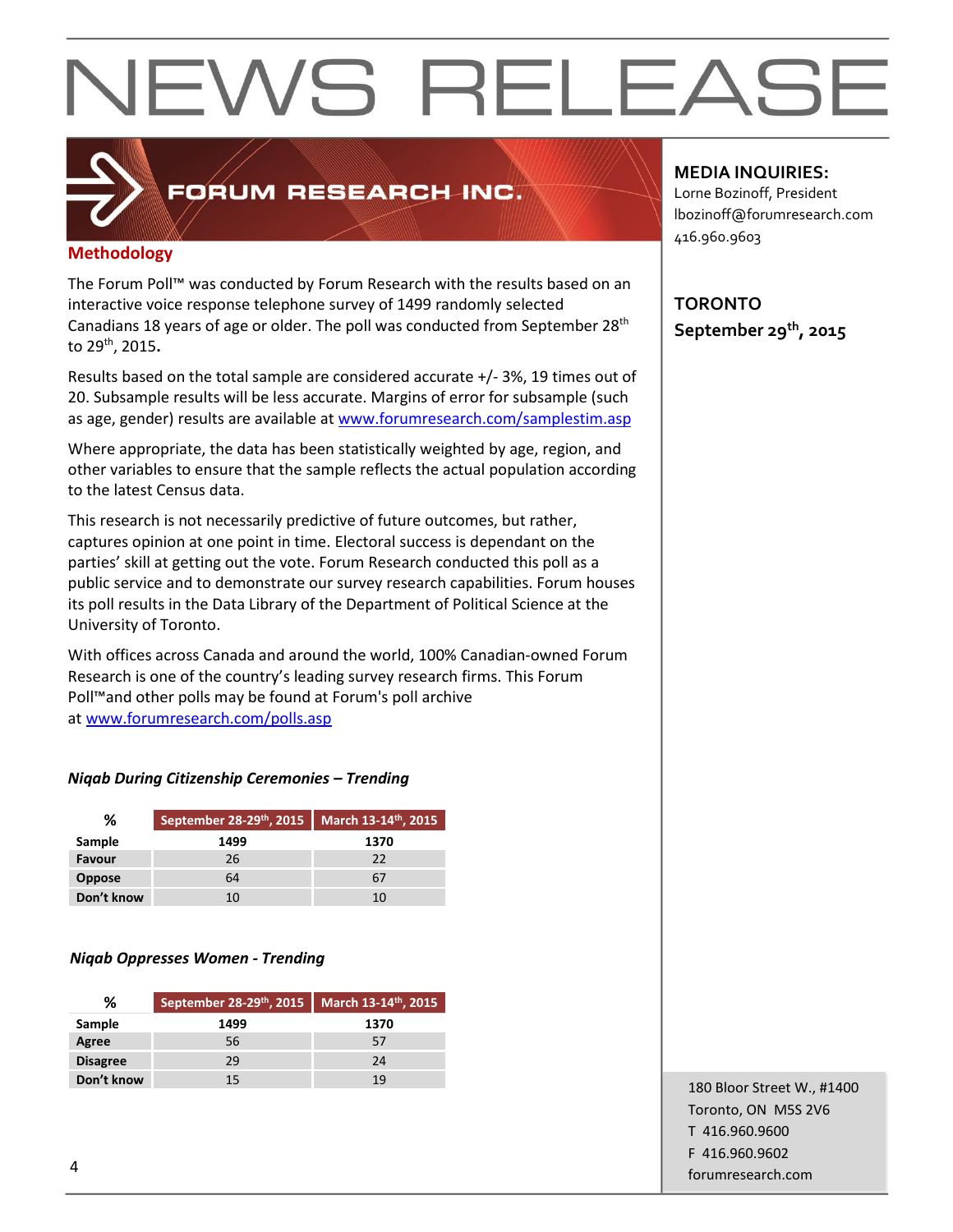## *Federal Party Preference Trending*

### *[Decided/Leaning]*

| %                                 | Sample | <b>Cons</b> | Lib | <b>NDP</b> | Green          | <b>Bloc</b>    | <b>Other</b> |
|-----------------------------------|--------|-------------|-----|------------|----------------|----------------|--------------|
| Sept. 28-29th, 2015               | 1449   | 34          | 27  | 28         | 5              | 5              | $\mathbf{1}$ |
| Sept. 21-23rd, 2015               | 1557   | 31          | 31  | 28         | $\overline{4}$ | $\overline{4}$ | $\mathbf{1}$ |
| Sept. 18th, 2015                  | 922    | 33          | 29  | 29         | $\overline{4}$ | $\overline{4}$ | $\mathbf{1}$ |
| Sept. 14-15 <sup>th</sup> , 2015  | 1402   | 32          | 28  | 30         | 6              | $\overline{4}$ | $\mathbf{1}$ |
| Sept. 9-10th, 2015                | 1308   | 28          | 29  | 36         | $\overline{3}$ | 3              | $\mathbf{1}$ |
| August 30-Sept. 1st,<br>2015      | 1384   | 24          | 32  | 36         | 4              | 4              | 1            |
| August 23-24th, 2015              | 1440   | 23          | 30  | 40         | 3              | 3              | $\mathbf{1}$ |
| August 17-19th, 2015              | 1473   | 29          | 28  | 34         | $\overline{4}$ | $\overline{4}$ | $\mathbf{1}$ |
| August 10-11 <sup>th</sup> , 2015 | 1392   | 28          | 27  | 34         | $\overline{4}$ | 6              | $\mathbf{1}$ |
| August 2 <sup>nd</sup> , 2015     | 1399   | 28          | 25  | 39         | 3              | 5              | $\mathbf{1}$ |
| July 29th, 2015                   | 1397   | 33          | 25  | 33         | $\overline{4}$ | $\overline{4}$ | $\mathbf{1}$ |
| July 21st, 2015                   | 1208   | 28          | 29  | 34         | $\overline{4}$ | 5              | $\mathbf{1}$ |
| July 14th, 2015                   | 1251   | 27          | 27  | 34         | 5              | 7              | $\mathbf{1}$ |
| July 8 <sup>th</sup> , 2015       | 1200   | 32          | 26  | 32         | 3              | 5              | $\mathbf{1}$ |
| June 29th, 2015                   | 1221   | 27          | 29  | 32         | $\overline{4}$ | 6              | $\mathbf{1}$ |
| June 23rd, 2015                   | 1268   | 28          | 28  | 36         | $\overline{2}$ | 5              | $\mathbf{1}$ |
| June 16th, 2015                   | 1281   | 26          | 28  | 34         | 5              | 7              | $\mathbf{1}$ |
| June 5th, 2015                    | 1156   | 31          | 32  | 28         | 5              | 3              | $\mathbf{1}$ |
| May 14th, 2015                    | 1286   | 31          | 31  | 30         | $\overline{4}$ | 3              | $\mathbf{1}$ |
| April 23rd, 2015                  | 977    | 35          | 31  | 23         | 6              | 5              | $\mathbf{1}$ |
| April 16th, 2015                  | 1365   | 33          | 35  | 22         | 6              | 3              | $\mathbf{1}$ |
| March 31st, 2015                  | 1239   | 31          | 34  | 23         | 5              | 5              | $\mathbf{1}$ |
| March 14th, 2015                  | 1370   | 32          | 36  | 21         | 6              | $\overline{4}$ | $\mathbf{1}$ |
| February 11th, 2015               | 1018   | 32          | 39  | 17         | 5              | $\overline{4}$ | $\mathbf{1}$ |
| January 27-28th, 2015             | 1309   | 35          | 34  | 20         | 6              | 5              | $\mathbf{1}$ |
| January 5-6th, 2015               | 1650   | 33          | 37  | 20         | 5              | $\overline{4}$ | $\mathbf{1}$ |
| Dec. 10-11 <sup>th</sup> , 2014   | 1560   | 33          | 41  | 17         | 5              | 3              | $\mathbf{1}$ |
| Nov. 19-20th, 2014                | 1442   | 33          | 36  | 18         | 8              | $\overline{4}$ | $\mathbf{1}$ |
| Oct. 5-8th, 2014                  | 1504   | 34          | 38  | 19         | $\overline{4}$ | $\overline{4}$ | $\mathbf{1}$ |
| Sept. 5th, 2014                   | 1267   | 34          | 40  | 18         | 3              | $\overline{4}$ | $\mathbf{1}$ |
| August 18-19 <sup>th</sup> , 2014 | 1798   | 32          | 41  | 17         | 5              | 5              | $\mathbf{1}$ |
| July 18th, 2014                   | 1624   | 28          | 44  | 18         | 3              | 5              | $\mathbf{1}$ |
| June 16-17th, 2014                | 1683   | 31          | 39  | 19         | 5              | $\overline{4}$ | $\mathbf{1}$ |
| May 22nd, 2014                    | 1694   | 30          | 36  | 23         | 5              | 6              | $\mathbf{1}$ |
| Apr 29th, 2014                    | 1572   | 30          | 39  | 20         | $\overline{4}$ | 6              | $\mathbf{1}$ |
| Mar 25-28th, 2014                 | 1764   | 29          | 39  | 22         | 3              | 5              | $\mathbf{1}$ |
| Feb. 18-19th, 2014                | 1824   | 29          | 39  | 21         | $\overline{4}$ | 6              | $\mathbf{1}$ |
| Jan. 23-24th, 2014                | 1228   | 28          | 38  | 24         | $\overline{4}$ | 5              | $\mathbf{1}$ |
| Jan. 17th, 2014                   | 1779   | 28          | 37  | 25         | $\overline{4}$ | 5              | $\mathbf{1}$ |

FORUM RESEARCH INC.

**MEDIA INQUIRIES:**

Lorne Bozinoff, President lbozinoff@forumresearch.com 416.960.9603

## **TORONTO September 29th, 2015**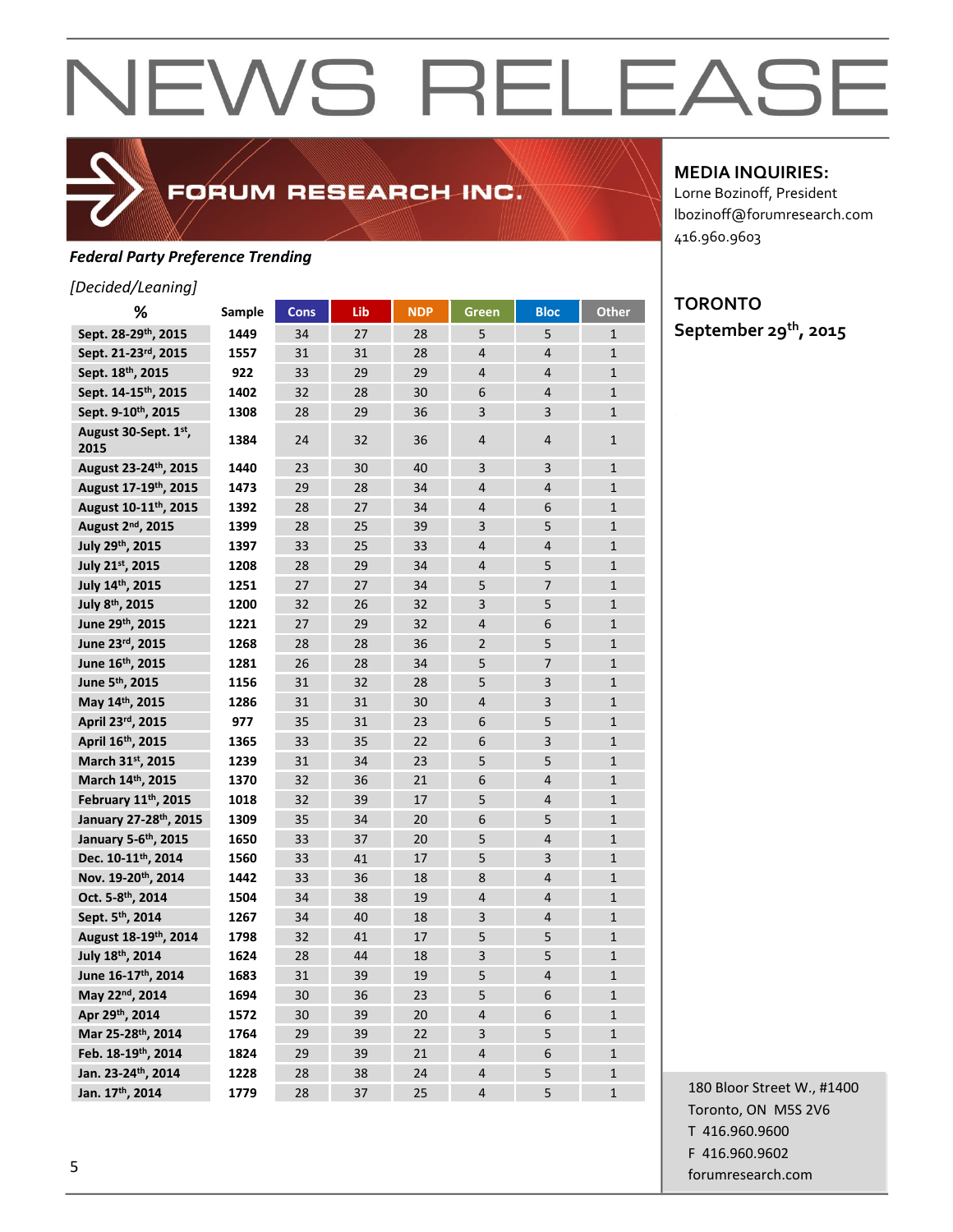

## FORUM RESEARCH INC.

#### *Seat Distribution Projection Trending*

| ℅                                    | <b>Cons</b>                              | Lib | <b>NDP</b> | Green        | <b>Bloc</b>    | <b>Other</b>   |
|--------------------------------------|------------------------------------------|-----|------------|--------------|----------------|----------------|
| September 28-29th, 2015              | 151                                      | 76  | 104        | $\mathbf{1}$ | 6              | 0              |
| September 21-23rd, 2015              | 125                                      | 107 | 104        | $\mathbf{1}$ | $\mathbf{1}$   | $\mathbf{0}$   |
| September 18th, 2015                 | 145                                      | 97  | 95         | $\mathbf{1}$ | $\mathbf{0}$   | $\mathbf{0}$   |
| September 14-15 <sup>th</sup> , 2015 | 138                                      | 86  | 113        | $\mathbf{1}$ | $\mathbf{0}$   | $\overline{0}$ |
| September 9-10th, 2015               | 113                                      | 85  | 139        | $\mathbf{1}$ | $\mathbf 0$    | $\overline{0}$ |
| August 30-September 1st, 2015        | 73                                       | 123 | 141        | $\mathbf{1}$ | $\mathbf 0$    | $\mathbf{0}$   |
| August 23-24th, 2015                 | 87                                       | 76  | 174        | $\mathbf{1}$ | $\overline{0}$ | $\overline{0}$ |
| August 17-19th, 2015                 | 123                                      | 79  | 133        | $\mathbf{1}$ | $\overline{2}$ | $\overline{0}$ |
| August 10-11 <sup>th</sup> , 2015    | 120                                      | 89  | 125        | $\mathbf{1}$ | 3              | $\mathbf{0}$   |
| August 2 <sup>nd</sup> , 2015        | 118                                      | 58  | 160        | $\mathbf{1}$ | $\mathbf{1}$   | $\mathbf{0}$   |
| July 29th, 2015                      | 156                                      | 58  | 122        | $\mathbf{1}$ | $\mathbf{1}$   | 0              |
| July 21st, 2015                      | 121                                      | 78  | 134        | $\mathbf{1}$ | 4              | $\mathbf{0}$   |
| July 14th, 2015                      | 107                                      | 79  | 132        | $\mathbf{1}$ | 19             | $\mathbf{0}$   |
| July 8th, 2015                       | 155                                      | 59  | 120        | $\mathbf{1}$ | $\overline{2}$ | $\mathbf{1}$   |
| June 29th, 2015                      | 104                                      | 106 | 119        | $\mathbf{1}$ | 8              | $\overline{0}$ |
| June 23rd, 2015                      | 116                                      | 65  | 149        | $\mathbf{1}$ | $\overline{3}$ | $\mathbf{0}$   |
| June 16th, 2015                      | 112                                      | 86  | 120        | $\mathbf{1}$ | 18             | $\mathbf{1}$   |
| June 5 <sup>th</sup> , 2015          | 151                                      | 101 | 83         | $\mathbf{1}$ | $\mathbf{1}$   | $\mathbf{1}$   |
| May 14th, 2015                       | 131                                      | 95  | 111        | $\mathbf{1}$ | $\overline{0}$ | $\mathbf{0}$   |
| April 23rd, 2015                     | 146                                      | 101 | 77         | $\mathbf{1}$ | 12             | $\mathbf{1}$   |
| April 16th, 2015                     | 142                                      | 137 | 58         | $\mathbf{1}$ | $\mathbf{0}$   | $\mathbf{0}$   |
| March 31st, 2015                     | 129                                      | 125 | 65         | $\mathbf{1}$ | 17             | $\mathbf{1}$   |
| March 14th, 2015                     | 130                                      | 138 | 65         | $\mathbf{1}$ | $\overline{4}$ | $\mathbf{0}$   |
| February 10th, 2015                  | 112                                      | 194 | 30         | $\mathbf{1}$ | $\mathbf{1}$   | $\mathbf{0}$   |
| January 27-28 <sup>th</sup> , 2015   | 145                                      | 125 | 61         | $\mathbf{1}$ | 5              | $\mathbf{1}$   |
| January 5-6th, 2015                  | 137                                      | 126 | 70         | $\mathbf{1}$ | $\mathbf{0}$   | 1              |
|                                      | Switch from 308 to 338 seat distribution |     |            |              |                |                |
| Dec. 10-11th, 2014                   | 109                                      | 164 | 34         | $\mathbf{1}$ | $\mathbf{0}$   | $\mathbf{0}$   |
| Nov. 19-20th, 2014                   | 125                                      | 124 | 52         | $\mathbf{1}$ | 6              | $\mathbf{0}$   |
| Oct. 5-8th, 2014                     | 132                                      | 130 | 44         | $\mathbf{1}$ | $\mathbf{1}$   | $\mathbf{0}$   |
| Sept. 5 <sup>th</sup> , 2014         | 113                                      | 162 | 30         | $\mathbf{1}$ | $\overline{2}$ | $\mathbf{0}$   |
| August 18-19th, 2014                 | 110                                      | 142 | 51         | $\mathbf{1}$ | $\overline{4}$ | $\mathbf 0$    |
| July 18th, 2014                      | 84                                       | 192 | 30         | $\mathbf{1}$ | $\mathbf{1}$   | $\mathbf{0}$   |
| June 16-17th, 2014                   | 109                                      | 142 | 53         | $\mathbf{1}$ | 3              | $\Omega$       |
| May 22nd, 2014                       | 111                                      | 110 | 75         | 1            | 11             | 0              |
| Apr 29th, 2014                       | 100                                      | 158 | 39         | $\mathbf{1}$ | 10             | $\mathbf 0$    |
| Mar 25-28th, 2014                    | 99                                       | 159 | 40         | $\mathbf{1}$ | 9              | $\pmb{0}$      |
| Feb. 18-19th, 2014                   | 100                                      | 134 | 51         | $\mathbf{1}$ | 22             | $\mathbf 0$    |
| Jan. 23-24th, 2014                   | 104                                      | 132 | 65         | $\mathbf{1}$ | 6              | $\mathbf{0}$   |
| Jan. 17th, 2013                      | 111                                      | 130 | 61         | $\mathbf{1}$ | 5              | $\mathbf 0$    |
| Dec. 12-13th, 2013                   | 110                                      | 147 | 48         | $\mathbf{1}$ | $\overline{2}$ | $\mathbf 0$    |
| Nov. 12-13th, 2013                   | 108                                      | 134 | 53         | $\mathbf{1}$ | 12             | 0              |

**MEDIA INQUIRIES:**

Lorne Bozinoff, President lbozinoff@forumresearch.com 416.960.9603

## **TORONTO September 29th, 2015**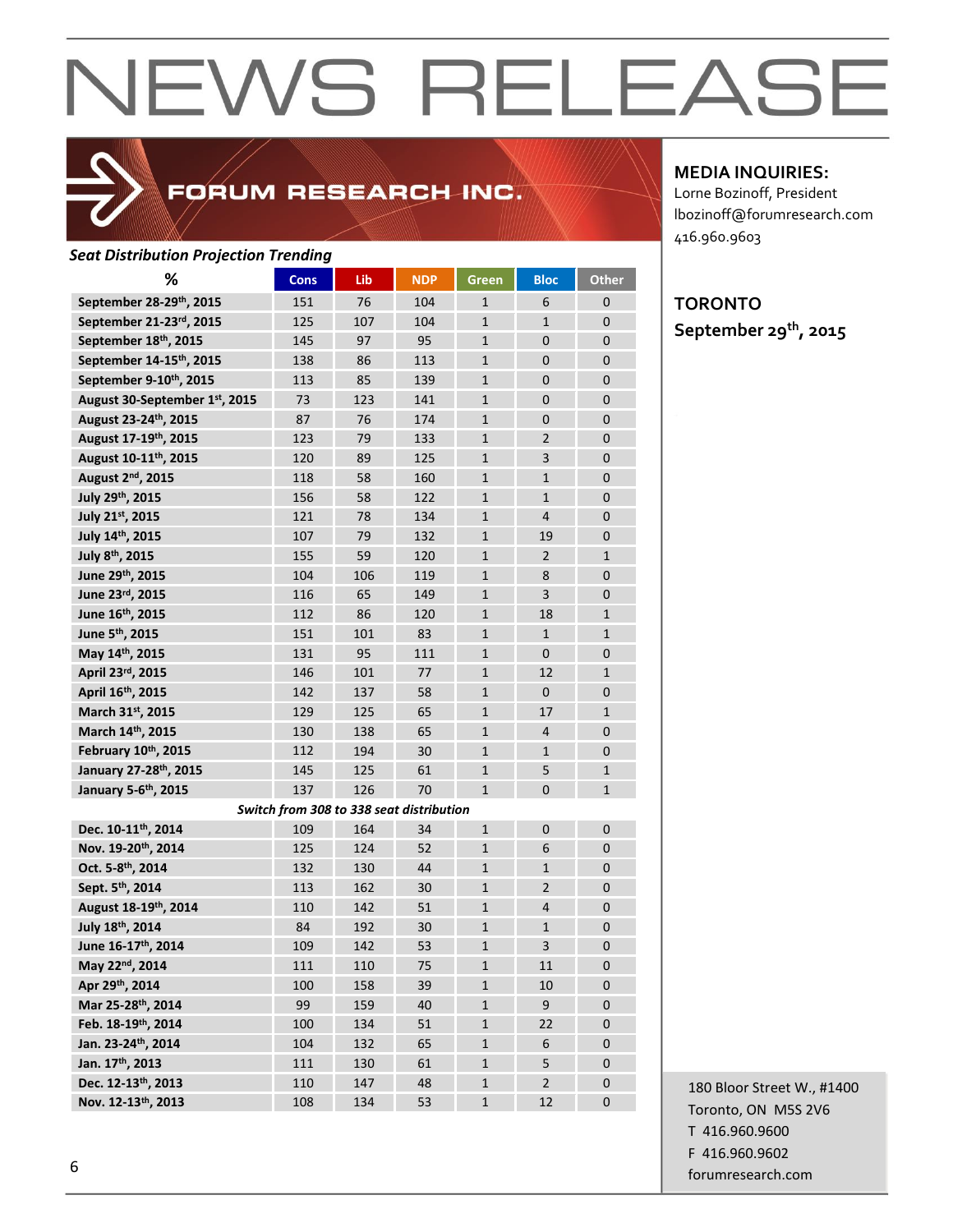## *Expected Federal Election Party Winner*

**MEDIA INQUIRIES:**

Lorne Bozinoff, President lbozinoff@forumresearch.com 416.960.9603

| ℅                                 | Sample | <b>Cons</b> | Lib | <b>NDP</b> | Green          | <b>Bloc</b>              | <b>Other</b>             |
|-----------------------------------|--------|-------------|-----|------------|----------------|--------------------------|--------------------------|
| Sept. 28-29th, 2015               | 1449   | 36          | 24  | 24         | 3              | $\mathbf{1}$             | $\mathbf{1}$             |
| Sept. 21-23rd, 2015               | 1557   | 29          | 27  | 25         | $\overline{2}$ | 3                        | $\mathbf{1}$             |
| Sept. 18th, 2015                  | 922    | 31          | 23  | 37         | $\mathbf{1}$   | $\overline{4}$           | $\overline{2}$           |
| Sept. 14-15 <sup>th</sup> , 2015  | 1402   | 29          | 23  | 28         | 3              | $\overline{2}$           | $\overline{2}$           |
| Sept. 9-10th, 2015                | 1308   | 26          | 24  | 33         | $\mathbf{1}$   | $\mathbf{1}$             | $\mathbf{1}$             |
| August 30-Sept. 1st,<br>2015      | 1384   | 24          | 22  | 36         | $\overline{2}$ | $\mathbf{1}$             | $\mathbf{1}$             |
| August 23-24th, 2015              | 1440   | 25          | 17  | 36         | $\overline{2}$ | $\overline{2}$           | $\mathbf{1}$             |
| August 17-19th, 2015              | 1473   | 28          | 22  | 32         | $\overline{2}$ | 3                        | $\mathbf{1}$             |
| August 10-11 <sup>th</sup> , 2015 | 1392   | 30          | 22  | 30         | $\overline{3}$ | $\overline{3}$           | $\mathbf{1}$             |
| August 2 <sup>nd</sup> , 2015     | 1399   | 31          | 18  | 31         | $\overline{2}$ | $\overline{2}$           | $\mathbf{1}$             |
| July 29th, 2015                   | 1397   | 34          | 18  | 29         | 3              | $\overline{\phantom{0}}$ | $\mathbf{1}$             |
| July 21st, 2015                   | 1208   | 30          | 24  | 29         | $\overline{2}$ | $\overline{2}$           | $\overline{2}$           |
| July 14th, 2015                   | 1251   | 27          | 24  | 28         | 3              | 3                        | 3                        |
| July 8th, 2015                    | 1200   | 30          | 24  | 28         | 3              | 3                        | $\mathbf{1}$             |
| June 29th, 2015                   | 1221   | 30          | 27  | 26         | 3              | 3                        | $\mathbf{1}$             |
| June 23rd, 2015                   | 1268   | 29          | 25  | 27         | $\overline{2}$ | 3                        |                          |
| June 16th, 2015                   | 1281   | 30          | 26  | 25         | $\overline{2}$ | 3                        |                          |
| June 5 <sup>th</sup> , 2015       | 1156   | 31          | 31  | 18         | 3              | $\overline{2}$           | $\overline{\phantom{a}}$ |
| May 14th, 2015                    | 1286   | 32          | 30  | 20         | $\overline{2}$ | $\overline{2}$           |                          |
| April 16th, 2015                  | 1365   | 36          | 37  | 10         | 3              | 3                        |                          |

FORUM RESEARCH INC.

## **TORONTO September 29th, 2015**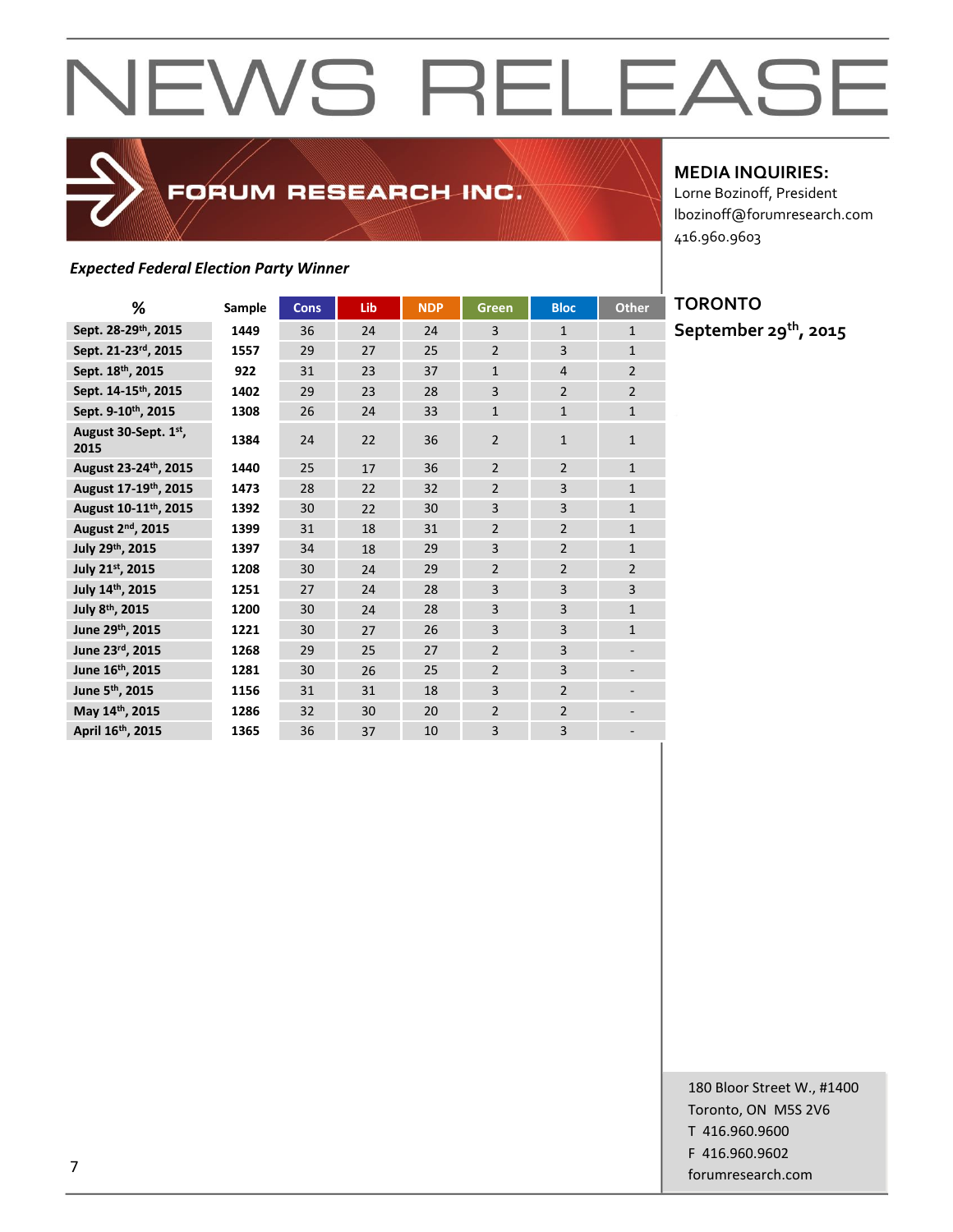## FORUM RESEARCH INC.

#### *Federal Vote Preference*

*'Which party are you most likely to vote for in the federal election on October 19?'+'Even though you may not have made up your mind, which party are you leaning towards at this time?'*

## *[Decided/Leaning]*

#### *Age / Gender*

| %                     | <b>Total</b> | 18-34 | 35-44 | 45-54 | 55-64          | $65+$          | <b>Male</b>    | <b>Female</b> |
|-----------------------|--------------|-------|-------|-------|----------------|----------------|----------------|---------------|
| Sample                | 1434         | 255   | 200   | 292   | 333            | 354            | 778            | 656           |
| <b>Conservative</b>   | 34           | 25    | 28    | 33    | 35             | 45             | 37             | 30            |
| <b>Liberal</b>        | 27           | 25    | 22    | 29    | 30             | 27             | 28             | 26            |
| <b>New Democratic</b> | 28           | 37    | 37    | 26    | 27             | 19             | 24             | 33            |
| Green                 | 5            | 9     | 6     | 4     | $\overline{4}$ | $\overline{4}$ | 5              | 6             |
| <b>Bloc Quebecois</b> | 5            | 5     | 6     | 6     | 3              | 5              | $\overline{4}$ | 5             |
| Other                 | 1            | 1     | 1     | 1     |                | 1              |                | 1             |

#### *Region*

| %                     | <b>Total</b> | Atl      | Que | ON       | Man/Sask | AB             | <b>BC</b> | <b>English</b> | <b>French</b> |
|-----------------------|--------------|----------|-----|----------|----------|----------------|-----------|----------------|---------------|
| Sample                | 1434         | 187      | 319 | 331      | 220      | 157            | 220       | 1130           | 304           |
| <b>Conservative</b>   | 34           | 25       | 24  | 34       | 41       | 60             | 31        | 37             | 22            |
| Liberal               | 27           | 41       | 21  | 33       | 26       | 17             | 21        | 29             | 20            |
| <b>New Democratic</b> | 28           | 28       | 32  | 25       | 26       | 21             | 41        | 27             | 34            |
| Green                 | 5            | 6        | 3   | 7        | 6        | $\overline{2}$ | 7         | 6              | 3             |
| <b>Bloc Quebecois</b> | 5            | $\Omega$ | 19  | $\Omega$ | $\Omega$ | 0              | $\Omega$  | $\Omega$       | 20            |
| <b>Other</b>          |              | $\Omega$ | 1   |          |          | $\mathbf{1}$   | 1         | 1              |               |

### *Past Federal Vote*

| %                     | <b>Total</b> | <b>Conservative</b> | <b>Liberal</b> | <b>NDP</b> | <b>Green</b>   | <b>Bloc</b>    | <b>Other Parties</b> |
|-----------------------|--------------|---------------------|----------------|------------|----------------|----------------|----------------------|
| Sample                | 1434         | 518                 | 259            | 326        | 74             | 65             | 36                   |
| Conservative          | 34           | 77                  | 9              | 8          |                | 9              | 32                   |
| Liberal               | 27           | 10                  | 69             | 17         | 28             | 7              | 25                   |
| <b>New Democratic</b> | 28           | 9                   | 17             | 66         | 26             | 25             | 18                   |
| Green                 | 5            | 3                   | 3              | 3          | 34             | $\overline{4}$ | 9                    |
| <b>Bloc Quebecois</b> | 5            |                     | 1              | 5          | $\overline{2}$ | 52             | 11                   |
| Other                 |              |                     |                | 1          | 3              |                | 4                    |

## **MEDIA INQUIRIES:**

Lorne Bozinoff, President lbozinoff@forumresearch.com 416.960.9603

## **TORONTO September 29th, 2015**

180 Bloor Street W., #1400 Toronto, ON M5S 2V6 T 416.960.9600 F 416.960.9602 end to the state of the state of the state of the state of the state of the state of the state of the state of the state of the state of the state of the state of the state of the state of the state of the state of the sta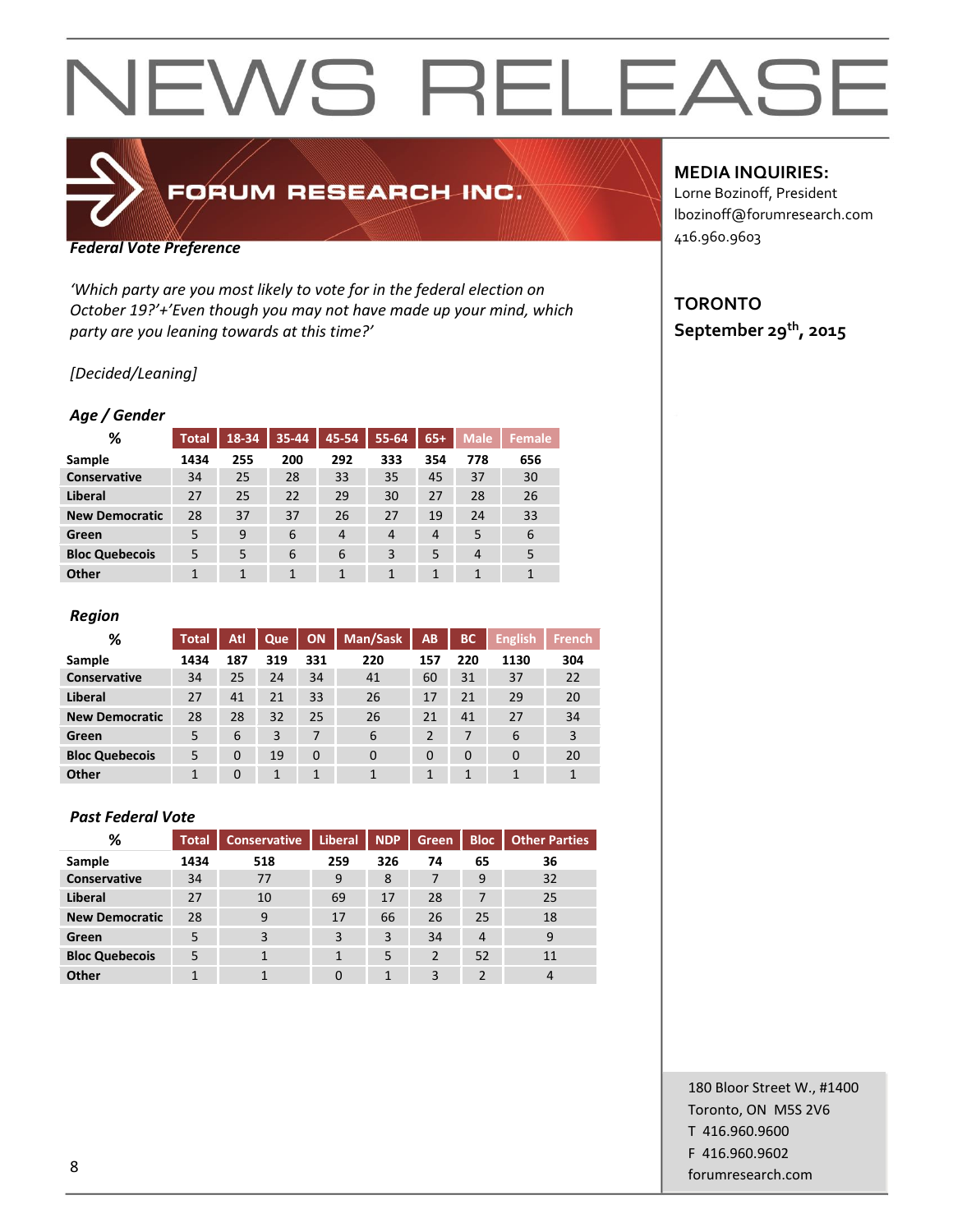

### *Strong Supporter*

*'Are you a strong supporter of that party?'*

*[Has chosen party]*

## *Age / Gender*

| %           |    |       |     |     |     |    |         | Total 18-34 35-44 45-54 55-64 65+ Male Female |
|-------------|----|-------|-----|-----|-----|----|---------|-----------------------------------------------|
| Sample 1431 |    | - 254 | 199 | 292 | 333 |    | 353 777 | 654                                           |
| <b>Yes</b>  | 64 | 60    | 60  | 60  | 67  |    |         | 67                                            |
| <b>No</b>   | 36 | 40    | 40  | 40  | 33  | 23 | 38      | 33                                            |

#### *Region*

| %             |              |    |    |       | Total Atl Que   ON   Man/Sask   AB   BC   English   French |     |     |      |     |
|---------------|--------------|----|----|-------|------------------------------------------------------------|-----|-----|------|-----|
| <b>Sample</b> | 1431 187 317 |    |    | - 330 | 220                                                        | 157 | 220 | 1129 | 302 |
| <b>Yes</b>    | 64           | 59 | 54 | 65    | 69                                                         | 77  |     | 68   | 52  |
| <b>No</b>     | 36           | 41 | 46 | 35    | 31                                                         | 23  | 29  | 32   | 48  |

## *Federal Vote Preference*

| %         |      |     |     | Total   Conservative   Liberal   NDP   Green   Bloc   Other Parties |     |    |    |
|-----------|------|-----|-----|---------------------------------------------------------------------|-----|----|----|
| Sample    | 1431 | 483 | 375 | 377                                                                 | 103 | 60 | 33 |
| Yes       | 64   |     | 62  | 57                                                                  | 63  | 67 |    |
| <b>No</b> | 36   |     | 38  | 43                                                                  | 27  | 33 | 38 |

**MEDIA INQUIRIES:**

Lorne Bozinoff, President lbozinoff@forumresearch.com 416.960.9603

## **TORONTO September 29th, 2015**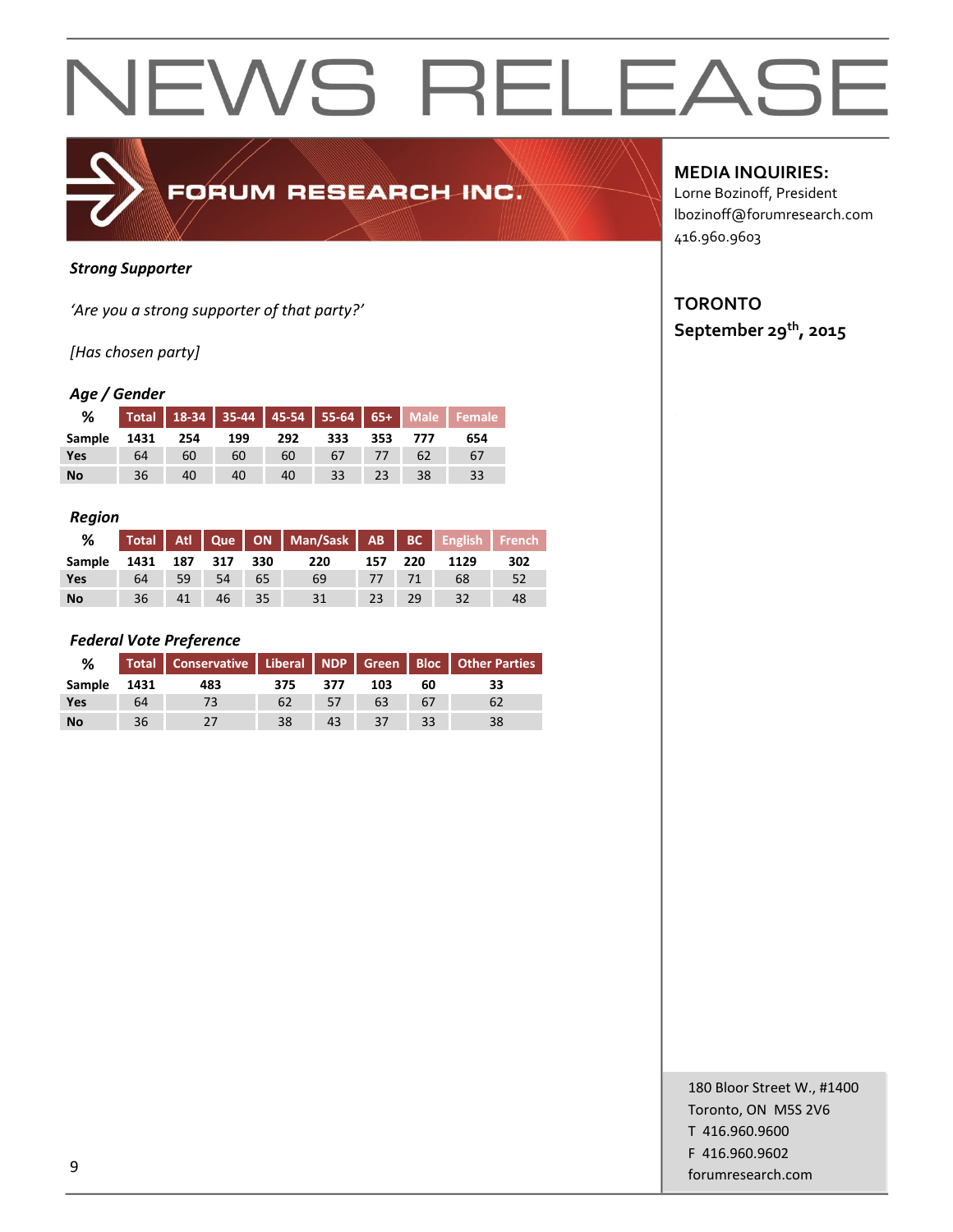

### *Expected Federal Election Winner*

*'Which party do you expect to win the federal election?'*

### *[All Respondents]*

#### *Age / Gender*

| %                     | <b>Total</b> | 18-34          | 35-44          | 45-54          | 55-64    | $65+$          | <b>Male</b>  | <b>Female</b>  |
|-----------------------|--------------|----------------|----------------|----------------|----------|----------------|--------------|----------------|
| Sample                | 1499         | 266            | 204            | 305            | 354      | 370            | 803          | 696            |
| <b>Conservative</b>   | 36           | 30             | 37             | 37             | 34       | 45             | 42           | 31             |
| Liberal               | 24           | 27             | 23             | 23             | 26       | 21             | 21           | 27             |
| <b>New Democratic</b> | 24           | 26             | 26             | 25             | 22       | 19             | 23           | 25             |
| Green                 | 3            | 5              | $\overline{4}$ | $\overline{2}$ | $\Omega$ | $\mathbf{1}$   | 3            | 3              |
| <b>Bloc Quebecois</b> | $\mathbf{1}$ | $\overline{2}$ | 1              | $\overline{2}$ | 1        | $\mathbf{1}$   | $\mathbf{1}$ | $\overline{2}$ |
| <b>Another Party</b>  | $\mathbf{1}$ | 1              | 1              | $\mathbf{1}$   | 1        | $\overline{2}$ | 1            | $\mathbf{1}$   |
| Don't know            | 11           | 10             | 8              | 11             | 15       | 12             | 10           | 12             |

FORUM RESEARCH INC.

#### *Region*

| %                     | <b>Total</b> | <b>Atl</b>     | Que            | ON       | Man/Sask       | AB             | <b>BC</b> | <b>English</b> | <b>French</b> |
|-----------------------|--------------|----------------|----------------|----------|----------------|----------------|-----------|----------------|---------------|
| Sample                | 1499         | 201            | 336            | 340      | 228            | 163            | 231       | 1179           | 320           |
| Conservative          | 36           | 25             | 33             | 35       | 46             | 56             | 32        | 38             | 30            |
| Liberal               | 24           | 29             | 19             | 32       | 19             | 14             | 19        | 26             | 20            |
| <b>New Democratic</b> | 24           | 25             | 28             | 22       | 17             | 16             | 30        | 22             | 30            |
| Green                 | 3            | $\overline{2}$ | $\mathbf{1}$   | 3        | 3              | $\overline{2}$ | 5         | 3              | 1             |
| <b>Bloc Quebecois</b> | $\mathbf{1}$ | 1              | $\overline{4}$ | $\Omega$ | $\mathbf{1}$   | $\mathbf{1}$   | $\Omega$  | $\mathbf{1}$   | 3             |
| <b>Another Party</b>  | $\mathbf{1}$ | $\overline{2}$ | 1              | 1        | $\overline{2}$ | $\mathbf{1}$   | $\Omega$  | 1              | 1             |
| Don't know            | 11           | 15             | 14             | 7        | 10             | 10             | 14        | 10             | 14            |

#### *Federal Vote Preference*

| ℅                     | <b>Total</b> | <b>Conservative</b> | <b>Liberal</b> | <b>NDP</b>     | Green          | <b>Bloc</b> | <b>Other Parties</b> |
|-----------------------|--------------|---------------------|----------------|----------------|----------------|-------------|----------------------|
| Sample                | 1499         | 483                 | 375            | 377            | 103            | 60          | 36                   |
| Conservative          | 36           | 83                  | 20             | 12             | 17             | 31          | 17                   |
| Liberal               | 24           | $\overline{4}$      | 62             | 17             | 19             | 14          | 19                   |
| <b>New Democratic</b> | 24           | 6                   | 7              | 58             | 36             | 25          | 19                   |
| Green                 | 3            | $\overline{2}$      | $\overline{2}$ | $\mathbf{1}$   | 17             | $\Omega$    | 6                    |
| <b>Bloc Quebecois</b> | 1            | 1                   | $\Omega$       | $\overline{1}$ | $\overline{2}$ | 16          | 6                    |
| <b>Another Party</b>  | 1            | $\Omega$            | $\Omega$       | $\Omega$       | $\overline{4}$ | $\Omega$    | 20                   |
| Don't know            | 11           | 5                   | 10             | 12             | 7              | 14          | 13                   |

## **MEDIA INQUIRIES:**

Lorne Bozinoff, President lbozinoff@forumresearch.com 416.960.9603

## **TORONTO September 29th, 2015**

180 Bloor Street W., #1400 Toronto, ON M5S 2V6 T 416.960.9600 F 416.960.9602 for the set of the set of the set of the set of the set of the set of the set of the set of the set of the set of the set of the set of the set of the set of the set of the set of the set of the set of the set of the set o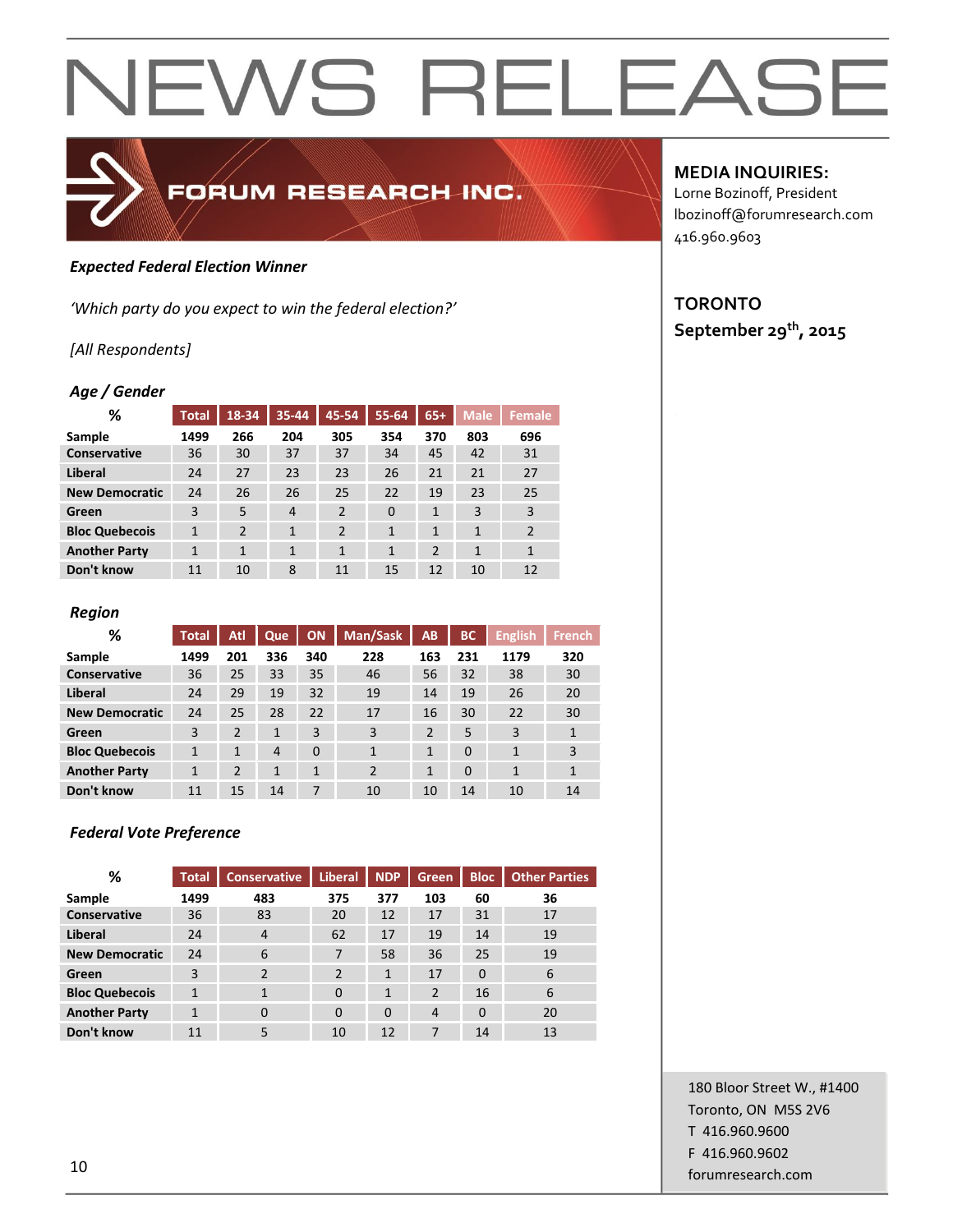## *Best Prime Minister*

*'Regardless of which party you plan to vote for, who do you think would make the best Prime Minister?'*

FORUM RESEARCH INC.

### *[All Respondents]*

#### *Age / Gender*

| ℅                     | <b>Total</b> | 18-34 | 35-44 | 45-54 | 55-64          | $65+$          | <b>Male</b> | Female |
|-----------------------|--------------|-------|-------|-------|----------------|----------------|-------------|--------|
| Sample                | 1499         | 266   | 204   | 305   | 354            | 370            | 803         | 696    |
| <b>Stephen Harper</b> | 29           | 22    | 28    | 28    | 32             | 42             | 33          | 26     |
| <b>Justin Trudeau</b> | 22           | 22    | 21    | 24    | 23             | 21             | 23          | 22     |
| <b>Tom Mulcair</b>    | 25           | 27    | 31    | 19    | 26             | 22             | 23          | 27     |
| <b>Elizabeth May</b>  | 9            | 12    | 9     | 9     | 6              | 5              | 8           | 9      |
| <b>Gilles Duceppe</b> | 4            | 5     | 4     | 6     | $\overline{2}$ | 3              | 5           | 3      |
| None of these         | 6            | 6     | 5     | 9     | 7              | $\overline{4}$ | 5           | 7      |
| Don't know            | 4            | 6     | 3     | 5     | 5              | $\overline{4}$ | 3           | 6      |

#### *Region*

| %                     | <b>Total</b>   | Atl            | Que | <b>ON</b>      | Man/Sask | AB  | ВC             | <b>English</b> | <b>French</b> |
|-----------------------|----------------|----------------|-----|----------------|----------|-----|----------------|----------------|---------------|
| Sample                | 1499           | 201            | 336 | 340            | 228      | 163 | 231            | 1179           | 320           |
| <b>Stephen Harper</b> | 29             | 22             | 19  | 28             | 37       | 57  | 30             | 33             | 17            |
| <b>Justin Trudeau</b> | 22             | 34             | 18  | 26             | 20       | 14  | 20             | 24             | 17            |
| <b>Tom Mulcair</b>    | 25             | 20             | 32  | 23             | 26       | 17  | 28             | 23             | 33            |
| <b>Elizabeth May</b>  | 9              | 12             | 3   | 11             | 8        |     | 13             | 10             | 4             |
| <b>Gilles Duceppe</b> | $\overline{4}$ | $\overline{2}$ | 13  | $\mathfrak{p}$ | 1        | 0   | $\mathbf{1}$   | 1              | 13            |
| None of these         | 6              | 7              | 8   | 6              | 5        | 4   | $\overline{4}$ | 6              | 8             |
| Don't know            | 4              | 4              | 7   | $\overline{4}$ | 3        | າ   | $\overline{4}$ | 4              | 7             |

### *Federal Vote Preference*

| ℅                     | <b>Total</b>   | <b>Conservative</b> | Liberal       | <b>NDP</b>     | Green,         | <b>Bloc</b> | <b>Other Parties</b> |
|-----------------------|----------------|---------------------|---------------|----------------|----------------|-------------|----------------------|
| Sample                | 1499           | 483                 | 375           | 377            | 103            | 60          | 36                   |
| <b>Stephen Harper</b> | 29             | 83                  | 8             | 2              | 10             | 9           | 22                   |
| <b>Justin Trudeau</b> | 22             | $\overline{4}$      | 66            | 9              | 18             | 10          | 12                   |
| <b>Tom Mulcair</b>    | 25             | 3                   | 15            | 67             | 17             | 12          | 13                   |
| <b>Elizabeth May</b>  | 9              | 3                   | 6             | 11             | 38             | $\Omega$    | 6                    |
| <b>Gilles Duceppe</b> | $\overline{4}$ | $\mathfrak{p}$      | $\mathbf{1}$  | $\overline{2}$ | $\overline{4}$ | 47          | 3                    |
| None of these         | 6              | $\overline{4}$      | 4             | $\overline{4}$ | 8              | 11          | 31                   |
| Don't know            | 4              | 1                   | $\mathcal{P}$ | 5              | $\overline{4}$ | 10          | 12                   |

### **MEDIA INQUIRIES:**

Lorne Bozinoff, President lbozinoff@forumresearch.com 416.960.9603

## **TORONTO September 29th, 2015**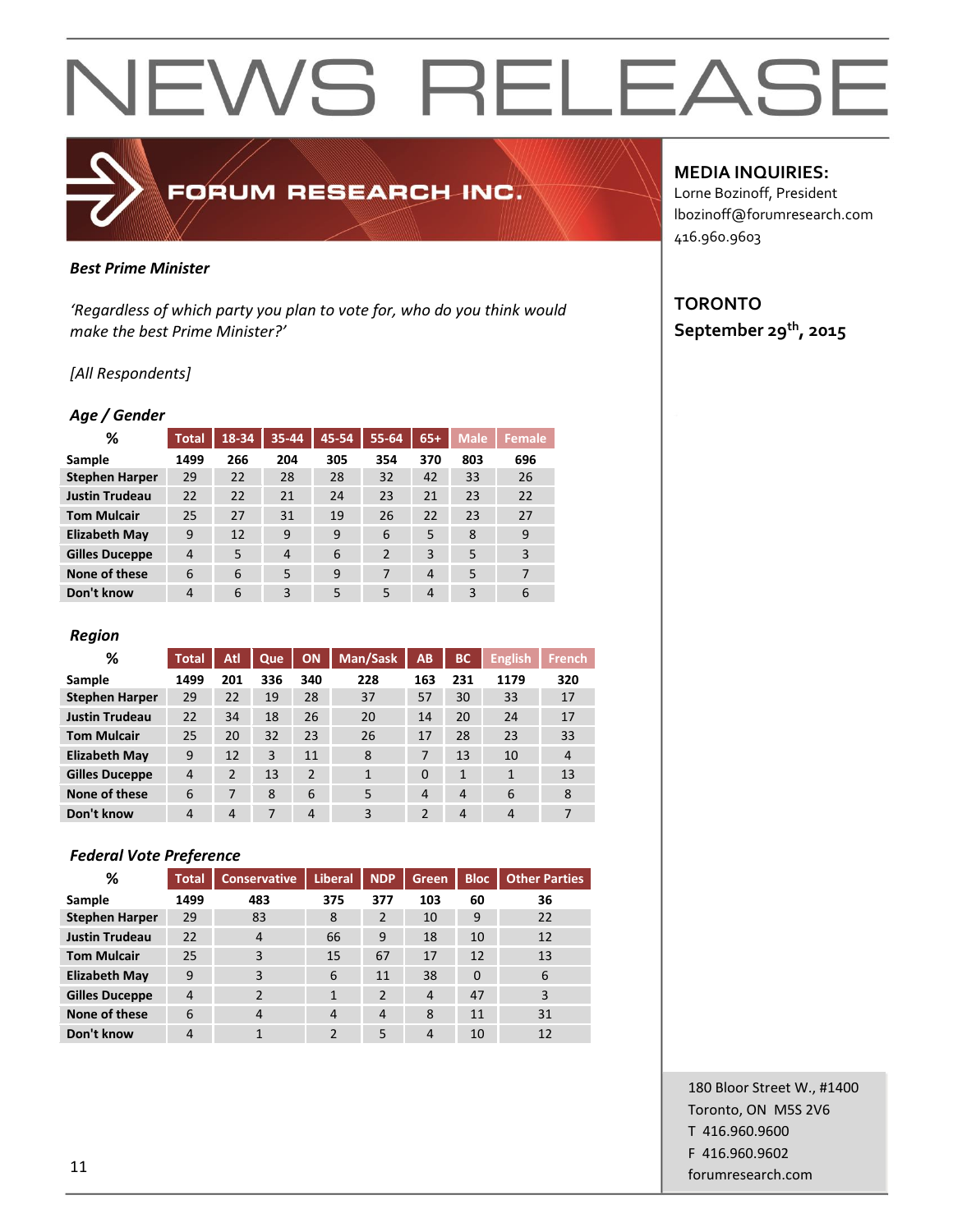

### *Stephen Harper Approval*

*'Do you approve or disapprove of the job Stephen Harper is doing?'*

## *[All Respondents]*

### *Age / Gender*

| %                 | <b>Total</b> | 18-34 | $35 - 44$ | 45-54 | $55 - 64$ | $65+$ | Male | <b>Female</b> ا |
|-------------------|--------------|-------|-----------|-------|-----------|-------|------|-----------------|
| Sample            | 1499         | 266   | 204       | 305   | 354       | 370   | 803  | 696             |
| Approve           | 33           | 25    | 35        | 32    | 36        | 44    | 38   | 29              |
| <b>Disapprove</b> | 61           | 69    | 56        | 63    | 58        | 52    | 59   | 63              |
| Don't know        | 6            |       | q         |       | 6         | 4     |      |                 |

#### *Region*

| ℅                 | <b>Total</b> | <b>Atl</b> | Que | <b>ON</b> | Man/Sask | AB  | <b>BC</b> | <b>English</b> | <b>French</b> |
|-------------------|--------------|------------|-----|-----------|----------|-----|-----------|----------------|---------------|
| Sample            | 1499         | 201        | 336 | 340       | 228      | 163 | 231       | 1179           | 320           |
| Approve           | 33           | 26         | 26  | 32        | 40       | 54  | 33        | 36             | 24            |
| <b>Disapprove</b> | 61           | 69         | 69  | 60        | 52       | 43  | 62        | 57             | 71            |
| Don't know        | 6            |            | 6   | 8         |          |     |           |                |               |

## *Federal Vote Preference*

| %                 | Total l | Conservative | Liberal   NDP |     | Green | <b>Bloc</b> | <b>Other Parties</b> |
|-------------------|---------|--------------|---------------|-----|-------|-------------|----------------------|
| Sample            | 1499    | 483          | 375           | 377 | 103   | 60          | 36                   |
| Approve           | 33      | 87           | 11            | 8   | 14    | 11          | 33                   |
| <b>Disapprove</b> | 61      | 8            | 81            | 90  | 79    | 87          | 54                   |
| Don't know        |         |              | 8             |     |       |             | 14                   |

## **MEDIA INQUIRIES:**

Lorne Bozinoff, President lbozinoff@forumresearch.com 416.960.9603

## **TORONTO September 29th, 2015**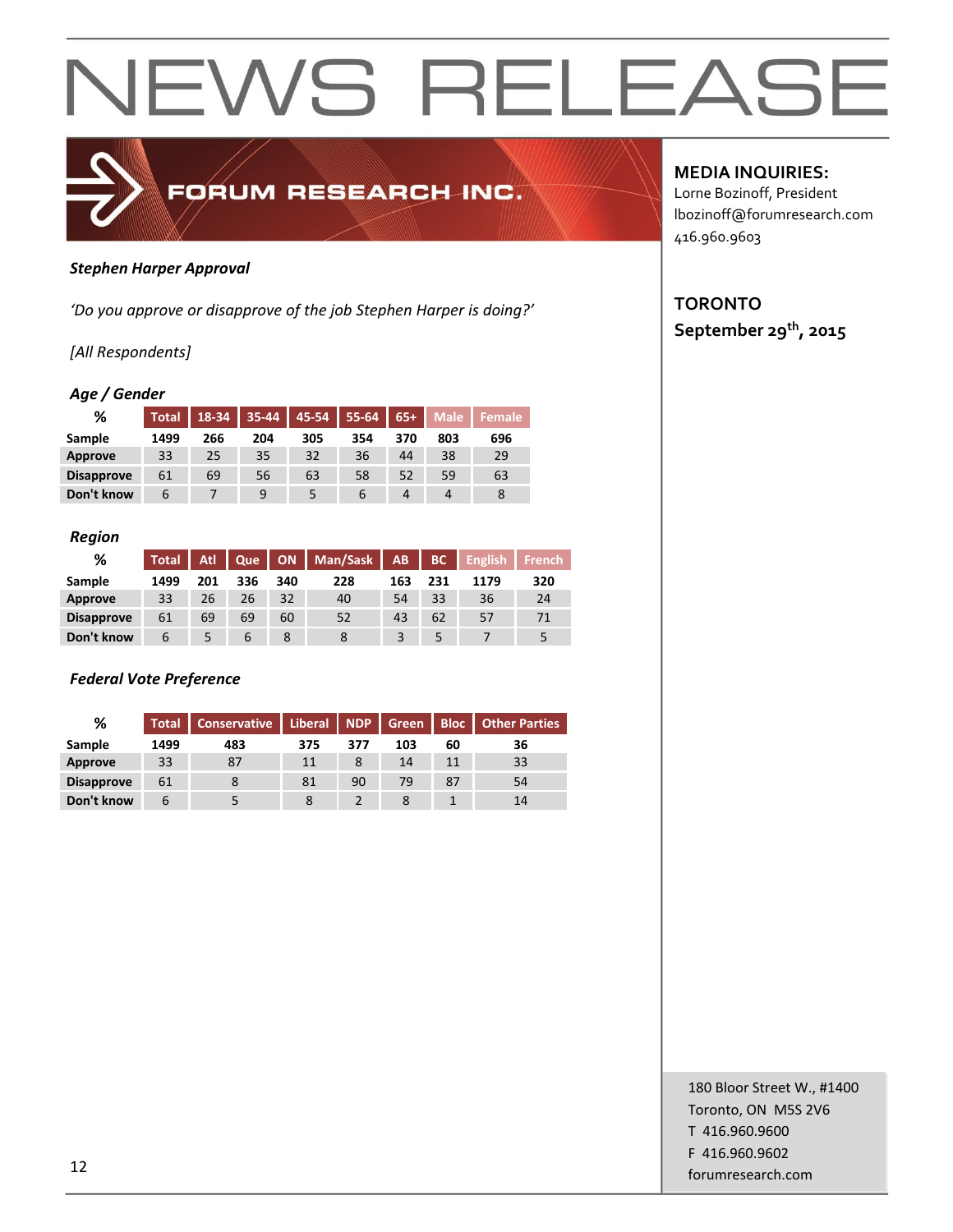

*Tom Mulcair Approval*

*'Do you approve or disapprove of the job Tom Mulcair is doing?'*

## *[All Respondents]*

## *Age / Gender*

| %                 | <b>Total</b> | 18-34 | 35-44 | $45 - 54$ | 55-64 | $65+$ | <b>Male</b> | <b>Female</b> |
|-------------------|--------------|-------|-------|-----------|-------|-------|-------------|---------------|
| Sample            | 1499         | 266   | 204   | 305       | 354   | 370   | 803         | 696           |
| Approve           | 49           | 46    | 52    | 48        | 50    | 48    | 48          | 50            |
| <b>Disapprove</b> | 33           | 30    | 30    | 34        | 37    | 35    | 39          | 27            |
| Don't know        | 18           | 24    | 18    | 18        | 13    | 17    | 13          | 23            |

#### *Region*

| %                 | <b>Total</b> | Atl | Que |     | ON   Man/Sask | AB  | BC  | <b>Finglish</b> | <b>French</b> |
|-------------------|--------------|-----|-----|-----|---------------|-----|-----|-----------------|---------------|
| Sample            | 1499         | 201 | 336 | 340 | 228           | 163 | 231 | 1179            | 320           |
| Approve           | 49           | 52  | 52  | 48  | 44            | 40  | 50  | 47              | 52            |
| <b>Disapprove</b> | 33           | 28  | 29  | 31  | 40            | 47  | 34  | 34              | 28            |
| Don't know        | 18           | 20  | 19  | 21  | 16            | 13  | 15  | 18              | 19            |

### *Federal Vote Preference*

| %                 | <b>Total</b> | <b>Conservative</b> | Liberal   NDP |     | Green | <b>Bloc</b> | <b>Other Parties</b> |
|-------------------|--------------|---------------------|---------------|-----|-------|-------------|----------------------|
| Sample            | 1499         | 483                 | 375           | 377 | 103   | 60          | 36                   |
| Approve           | 49           | 22                  | 48            | 86  | 40    | 31          | 36                   |
| <b>Disapprove</b> | 33           | 61                  | 30            | 6   | 32    | 38          | 34                   |
| Don't know        | 18           | 16                  | 21            | 8   | 28    | 31          | 31                   |

**MEDIA INQUIRIES:**

Lorne Bozinoff, President lbozinoff@forumresearch.com 416.960.9603

## **TORONTO September 29th, 2015**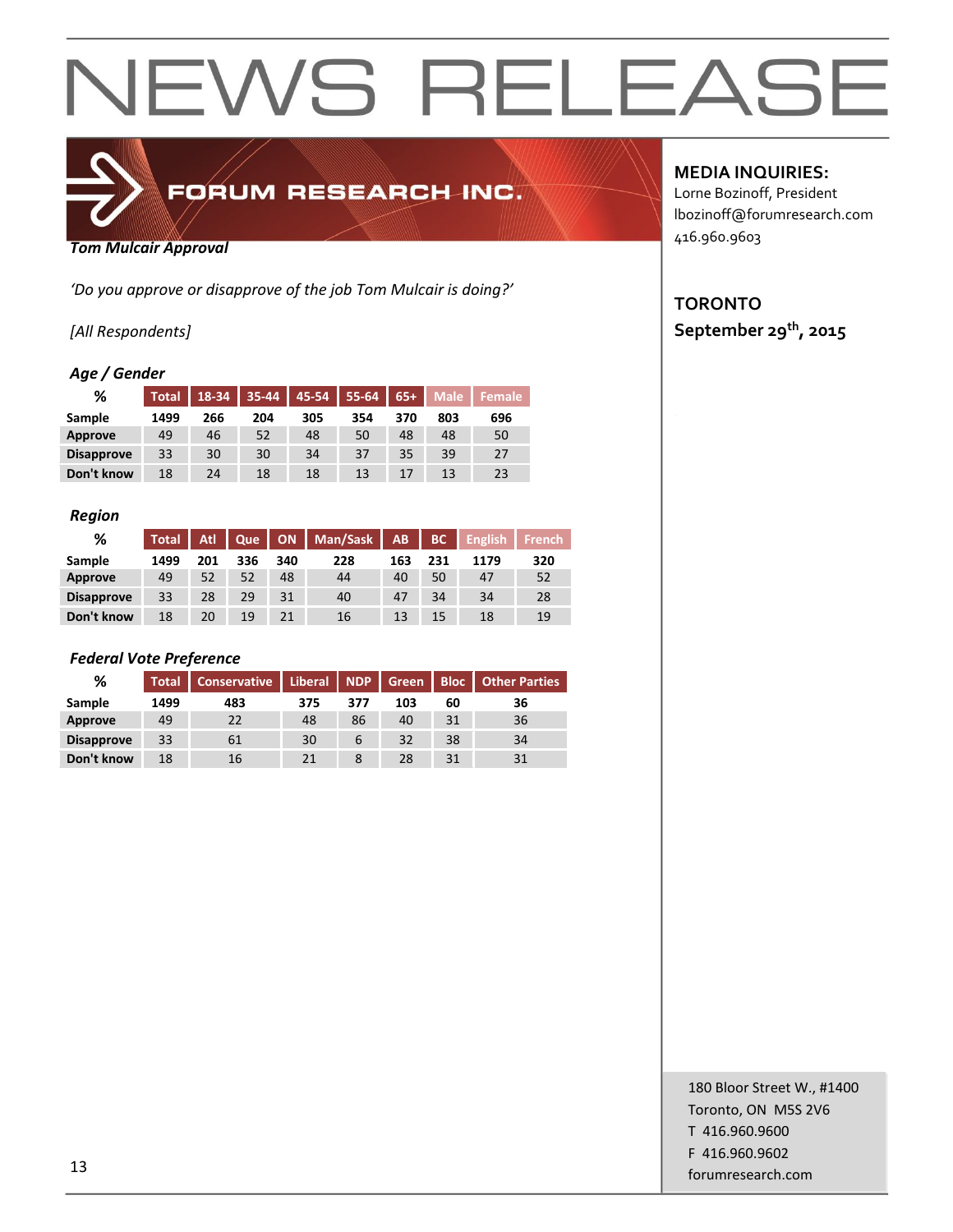

### *Justin Trudeau Approval*

*'Do you approve or disapprove of the job Justin Trudeau is doing?'*

### *[All Respondents]*

### *Age / Gender*

| %                 | <b>Total</b> | 18-34 | $35 - 44$ | $45 - 54$ | $55-64$ | $65+$ | <b>Male</b> | <b>Female</b> |
|-------------------|--------------|-------|-----------|-----------|---------|-------|-------------|---------------|
| Sample            | 1499         | 266   | 204       | 305       | 354     | 370   | 803         | 696           |
| Approve           | 46           | 47    | 45        | 49        | 47      | 42    | 47          | 46            |
| <b>Disapprove</b> | 40           | 37    | 42        | 39        | 38      | 44    | 44          | 35            |
| Don't know        | 14           | 16    | 13        | 12        | 15      | 14    |             | 19            |

#### *Region*

| %                 | <b>Total</b> | Atl | Que |     | ON   Man/Sask | AB  | BC  | <b>English</b> | <b>French</b> |
|-------------------|--------------|-----|-----|-----|---------------|-----|-----|----------------|---------------|
| Sample            | 1499         | 201 | 336 | 340 | 228           | 163 | 231 | 1179           | 320           |
| Approve           | 46           | 55  | 37  | 51  | 45            | 43  | 48  | 49             | 37            |
| <b>Disapprove</b> | 40           | 29  | 43  | 37  | 41            | 49  | 39  | 39             | 43            |
| Don't know        | 14           | 16  | 20  | 12  | 13            | 8   | 12  | 12             | 20            |

### *Federal Vote Preference*

| %                 | <b>Total</b> | Conservative   Liberal   NDP |     |     | Sreen |    | <b>Bloc</b>   Other Parties |
|-------------------|--------------|------------------------------|-----|-----|-------|----|-----------------------------|
| Sample            | 1499         | 483                          | 375 | 377 | 103   | 60 | 36                          |
| Approve           | 46           | 20                           | 87  | 50  | 35    | 16 | 33                          |
| <b>Disapprove</b> | 40           | 69                           | 6   | 36  | 48    | 53 | 44                          |
| Don't know        | 14           | 10                           |     | 14  |       | 31 | 22                          |

**MEDIA INQUIRIES:**

Lorne Bozinoff, President lbozinoff@forumresearch.com 416.960.9603

## **TORONTO September 29th, 2015**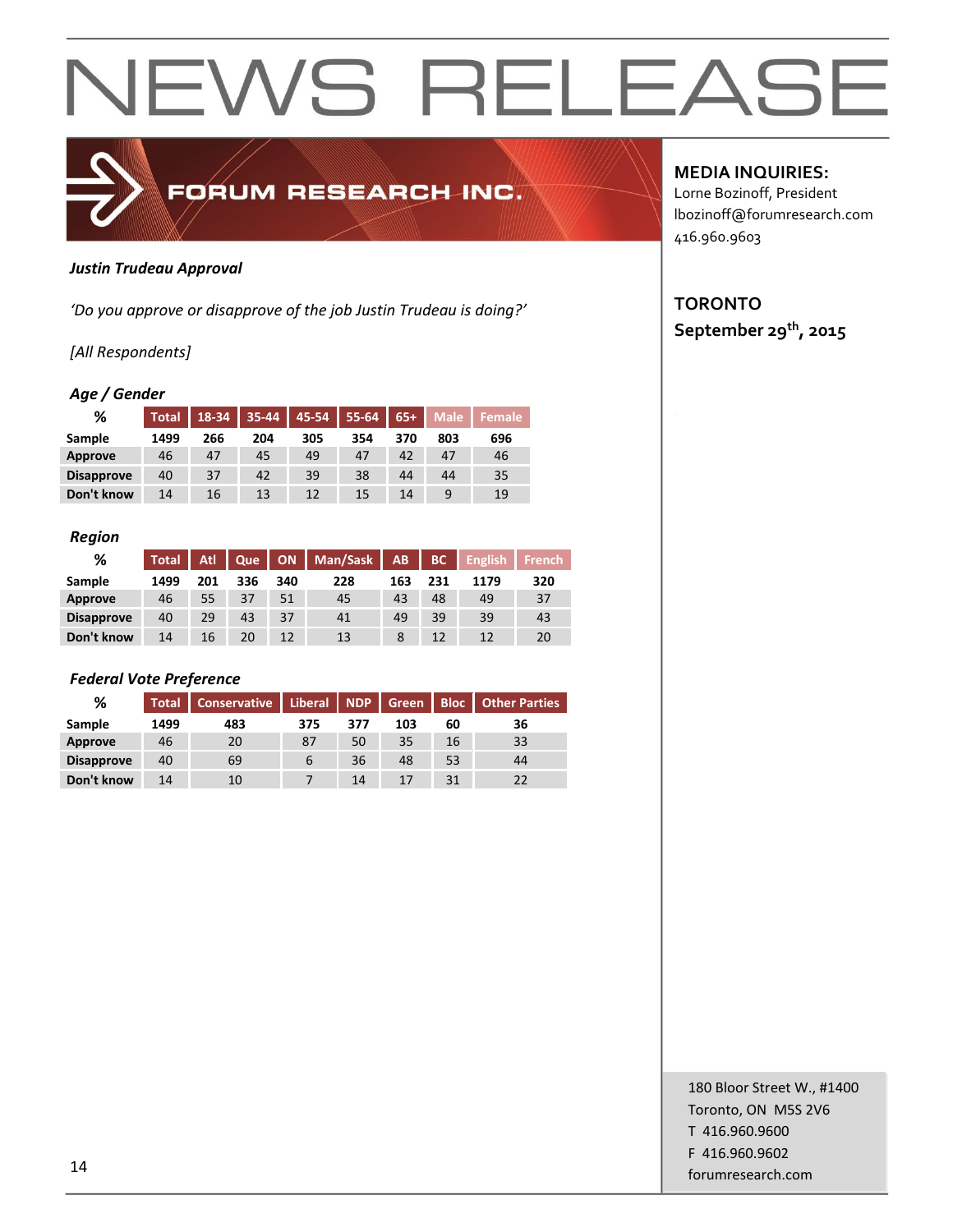## *Niqab*

*'Do you favour or oppose allowing women to wear the niqab, which covers the face, during citizenship ceremonies?'*

FORUM RESEARCH INC.

### *[All Respondents]*

#### *Age / Gender*

| %             | <b>Total</b> | 18-34 |     | 35-44 45-54 55-64 65+ |     |     | Male | ا Female ا |
|---------------|--------------|-------|-----|-----------------------|-----|-----|------|------------|
| Sample        | 1499         | 266   | 204 | 305                   | 354 | 370 | 803  | 696        |
| Favour        | 26           | 36    | 22  | 21                    | 27  | 19  | 26   | 26         |
| <b>Oppose</b> | 64           | 53    | 64  | 71                    | 64  | 75  | 67   | 61         |
| Don't know    | 10           | 11    | 14  |                       | 10  | 6   |      | 13         |

#### *Region*

| ℅             | <b>Total</b> | Atl I | Que |     | ON   Man/Sask   AB |     | BC  | $\blacksquare$ English | French |
|---------------|--------------|-------|-----|-----|--------------------|-----|-----|------------------------|--------|
| Sample        | 1499         | 201   | 336 | 340 | 228                | 163 | 231 | 1179                   | 320    |
| Favour        | 26           | 30    | 13  | 28  | 27                 | 26  | 43  | 30                     | 14     |
| <b>Oppose</b> | 64           | 57    | 79  | 61  | 62                 | 69  | 49  | 60                     |        |
| Don't know    | 10           | 13    | 9   | 12  | 11                 | b   |     | 10                     | 9      |

#### *Federal Vote Preference*

| %             | <b>Total</b> | Conservative   Liberal   NDP |     |     | <b>Green</b> | <b>Bloc</b> | <b>Other Parties</b> |
|---------------|--------------|------------------------------|-----|-----|--------------|-------------|----------------------|
| Sample        | 1499         | 483                          | 375 | 377 | 103          | 60          | 36                   |
| Favour        | 26           | 10                           | 34  | 40  | 33           | 10          | 10                   |
| <b>Oppose</b> | 64           | 84                           | 57  | 44  | 56           | 90          |                      |
| Don't know    | 10           |                              | 9   | 16  |              |             | 19                   |

## **MEDIA INQUIRIES:**

Lorne Bozinoff, President lbozinoff@forumresearch.com 416.960.9603

## **TORONTO September 29th, 2015**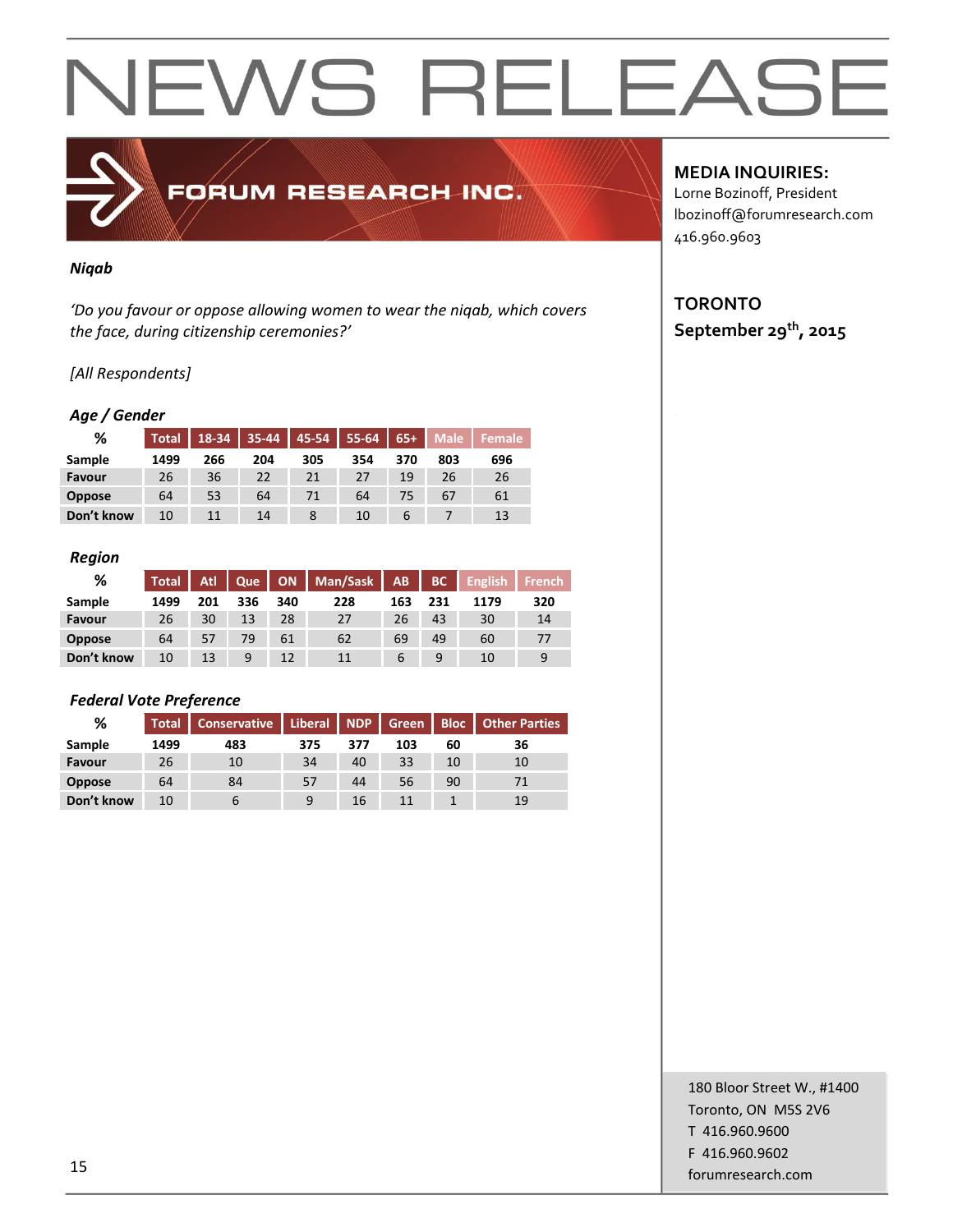

### *Niqab: Oppression*

*'Do you agree or disagree the niqab oppresses women?'*

## *[All Respondents]*

### *Age / Gender*

| ℅               | Total | $18 - 34$ | $35 - 44$ | 45-54 | $55-64$ | $65+$ | <b>Male</b> | Female |
|-----------------|-------|-----------|-----------|-------|---------|-------|-------------|--------|
| Sample          | 1499  | 266       | 204       | 305   | 354     | 370   | 803         | 696    |
| Agree           | 56    | 48        | 61        | 58    | 58      | 59    | 57          | 55     |
| <b>Disagree</b> | 29    | 37        | 20        | 30    | 27      | 25    | 27          | 30     |
| Don't know      | 15    | 15        | 19        | 12    | 15      | 16    | 16          | 15     |

#### *Region*

| %               | <b>Total</b> | Atl | Que |     | ON   Man/Sask | <b>AB</b> | BC  | <b>English</b> | <b>French</b> |
|-----------------|--------------|-----|-----|-----|---------------|-----------|-----|----------------|---------------|
| Sample          | 1499         | 201 | 336 | 340 | 228           | 163       | 231 | 1179           | 320           |
| Agree           | 56           | 44  | 69  | 53  | 50            | 59        | 50  | 51             | 70            |
| <b>Disagree</b> | 29           | 32  | 21  | 30  | 34            | 28        | 33  | 31             | 19            |
| Don't know      | 15           | 24  | 10  | 17  | 16            | 12        | 18  | 17             | 10            |

### *Federal Vote Preference*

| %               |      | Total   Conservative | Liberal   NDP |     | Green | <b>Bloc</b> | <b>Other Parties</b> |
|-----------------|------|----------------------|---------------|-----|-------|-------------|----------------------|
| Sample          | 1499 | 483                  | 375           | 377 | 103   | 60          | 36                   |
| Agree           | 56   | 65                   | 50            | 51  | 50    | 76          | 59                   |
| <b>Disagree</b> | 29   | 22                   | 34            | 32  | 37    | 22          | 10                   |
| Don't know      | 15   | 13                   | 17            | 17  | 13    |             | 31                   |

## **MEDIA INQUIRIES:**

Lorne Bozinoff, President lbozinoff@forumresearch.com 416.960.9603

## **TORONTO September 29th, 2015**

180 Bloor Street W., #1400 Toronto, ON M5S 2V6 T 416.960.9600 F 416.960.9602 for the set of the set of the set of the set of the set of the set of the set of the set of the set of the set of the set of the set of the set of the set of the set of the set of the set of the set of the set of the set o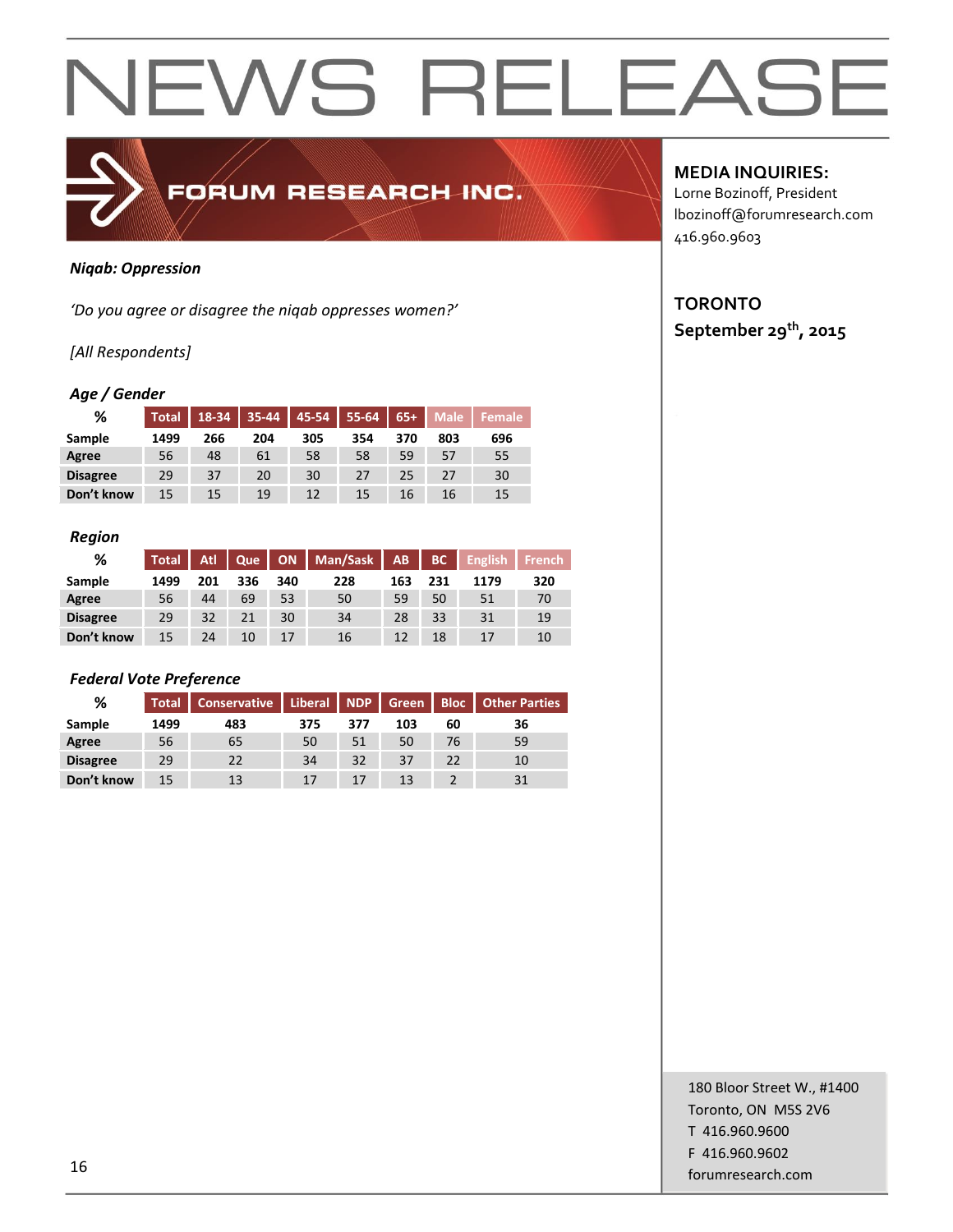

### *Niqab: Current Federal Election*

*'Do you agree or disagree that the niqab should be an important issue in this election?'*

## *[All Respondents]*

### *Age / Gender*

| %               | <b>Total</b> | 18-34 | $35 - 44$ | $ 45-54 $ | $55 - 64$ | $65+$ | <b>Male</b> | <b>Female</b> |
|-----------------|--------------|-------|-----------|-----------|-----------|-------|-------------|---------------|
| Sample          | 1499         | 266   | 204       | 305       | 354       | 370   | 803         | 696           |
| Agree           | 22           | 20    | 23        | 24        | 21        | 25    | 24          | 21            |
| <b>Disagree</b> | 69           | 73    | 65        | 68        | 72        | 65    | 70          | 68            |
| Don't know      | 9            |       | 12        |           |           | 10    | b           | 11            |

#### *Region*

| %               | <b>Total</b> | Atl | Que |     | ON   Man/Sask | AB  | BC  | <b>English</b> | French |
|-----------------|--------------|-----|-----|-----|---------------|-----|-----|----------------|--------|
| Sample          | 1499         | 201 | 336 | 340 | 228           | 163 | 231 | 1179           | 320    |
| Agree           | 22           | 18  | 31  | 22  | 22            | 15  | 14  | 20             | 30     |
| <b>Disagree</b> | 69           | 68  | 60  | 69  | 69            | 74  | 81  | 72             | 60     |
| Don't know      | 9            | 13  | 9   | 8   |               | 11  | b   |                | 10     |

### *Federal Vote Preference*

| %               | <b>Total</b> | Conservative | Liberal   NDP |     | Green | <b>Bloc</b> | <b>Other Parties</b> |
|-----------------|--------------|--------------|---------------|-----|-------|-------------|----------------------|
| Sample          | 1499         | 483          | 375           | 377 | 103   | 60          | 36                   |
| Agree           | 22           | 34           | 16            | 10  | 18    | 46          | 23                   |
| <b>Disagree</b> | 69           | 57           | 76            | 83  | 74    | 36          | 60                   |
| Don't know      | q            |              |               |     |       | 17          | 18                   |

## **MEDIA INQUIRIES:**

Lorne Bozinoff, President lbozinoff@forumresearch.com 416.960.9603

## **TORONTO September 29th, 2015**